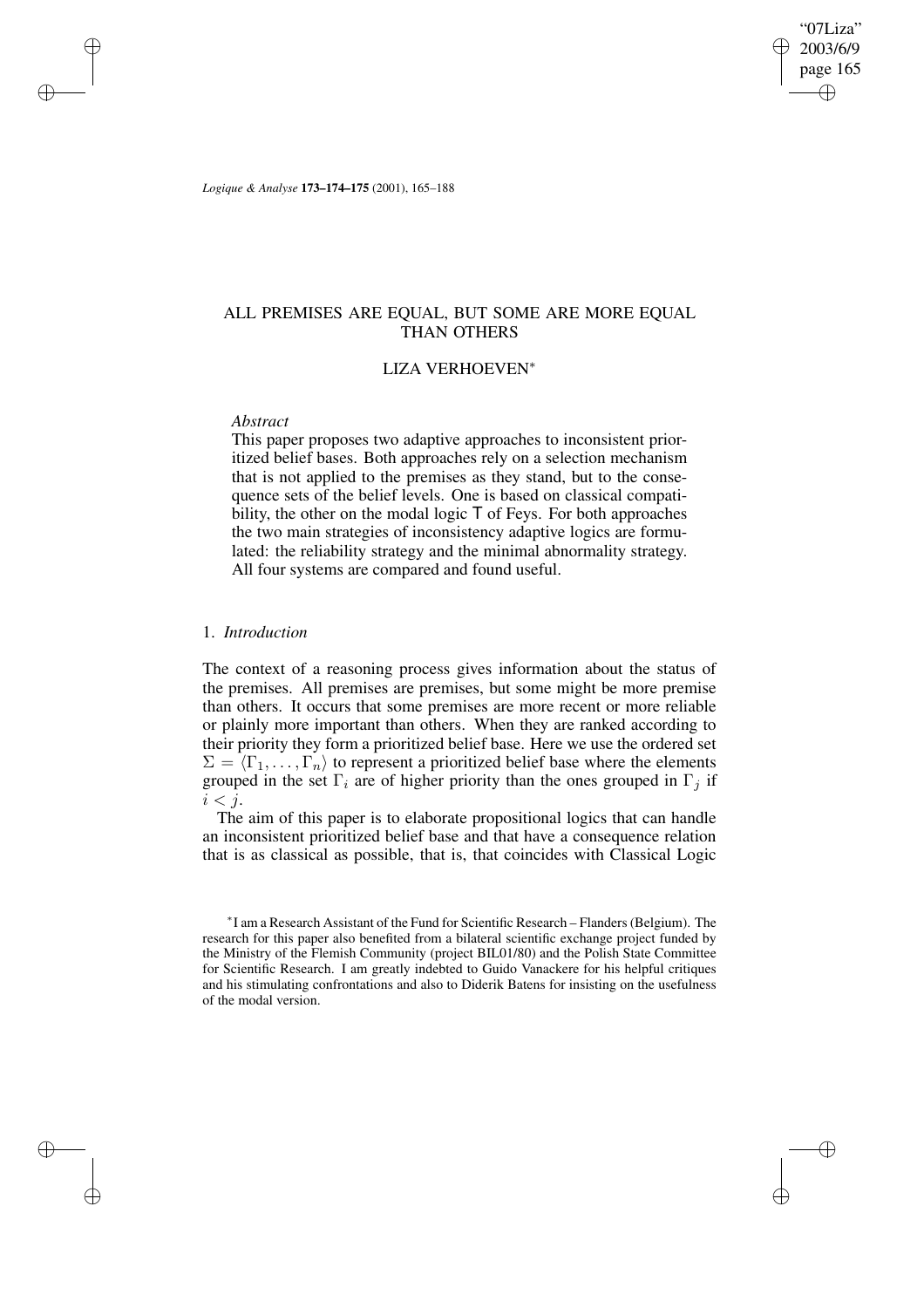$07L$ iza" 2003/6/9 page 166 ✐ ✐

✐

✐

### 166 LIZA VERHOEVEN

(henceforth  $CL$ ) for consistent belief bases.<sup>1</sup> The proof theories of the logics presented here are adaptive, which means that the proofs are dynamic. In dynamic proofs the set of derived formulas can not only increase during the course of the proof. Previously derived formulas may be withdrawn, and previously withdrawn formulas may be rehabilitated at a later stage, because insight in the premises has grown. Apart from the fact that dynamic proofs are much closer to human reasoning processes than static proofs, they are very useful for undecidable problems, such as tracing inconsistencies. An introduction to dynamic proofs is given in Section 3. Notwithstanding that the derivation of formulas in the proofs has a provisional or conditional character, a consequence relation can be defined on the basis of final derivability, which, in turn, is defined in terms of derivation in possible extensions of the proof.

We present two approaches. The first relies on a kind of prioritized compatibility that admits inconsistent  $\Gamma_i$ , though information from inconsistent  $\Gamma_i$  is ignored. Before we apply a compatibility criterion we must obtain a clear view on the given information. In order to do so, we have to look for the essential constitutive parts of each belief level, i.e., we have to derive unanalysable formulas from the belief level which are together equivalent to the information in its original (and often accidental) given shape. Thus we better apply our compatibility criterion to all CL-consequences of a belief level, instead of just to the premises as they stand. <sup>2</sup> Hence the way in which the information is presented in the premises does not influence our results. A formal definition of essential constitutive parts is given in Section 2. This definition allows for a straightforward and intuitively correct interpretation of the relevant information of a belief level, which is exactly what we need when we want to handle inconsistency on the base of priority.

Our compatibility criterion relies on a selection mechanism. Within the field of adaptive logics, two selection strategies are well developed, namely, the reliability strategy and the minimal abnormality strategy. The former is best understood on the proof theoretic level. It suspects all (sub)formulas that are involved in the derivation of some abnormality  $-$  in  $CL$  all abnormalities surface as inconsistencies — to be unreliable. The latter strategy is best understood on the semantic level. The models are minimally abnormal, i.e. they do not verify more abnormalities than needed in order to verify the premises. In Section 2, we present the procedure of prioritized compatibility for both strategies. As was already mentioned, in Section 3, the mechanism and importance of dynamic proofs are explained. The dynamic proof theory

✐

✐

✐

<sup>&</sup>lt;sup>1</sup> The first of the systems described here is also given in [7].

 $2$  The latter is what is usually done, as in [5], [3], [6] and [2].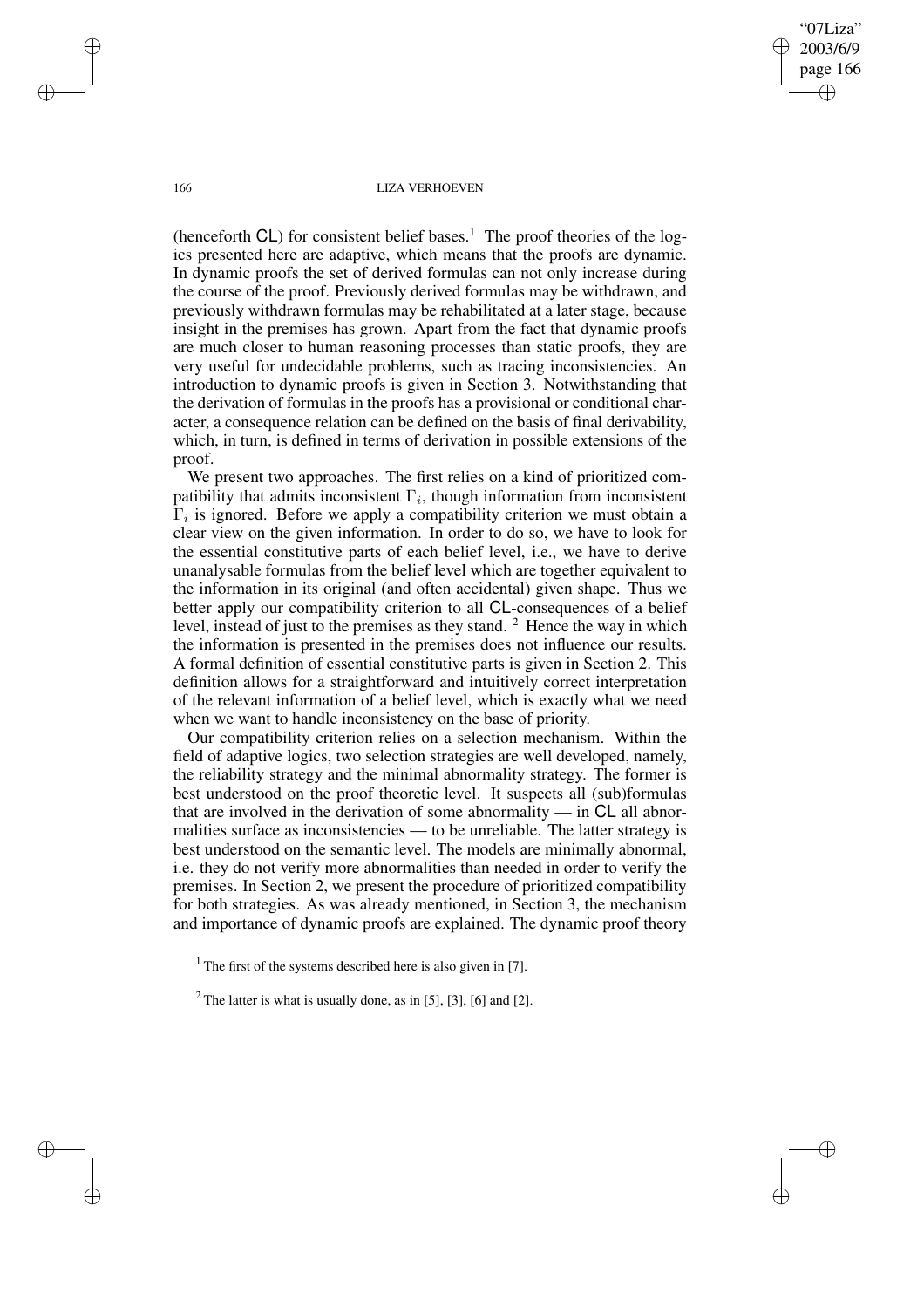✐

of the adaptive logic for reliability based prioritized compatibility is formulated in Section 4, followed by an example. The semantics for the minimal abnormality strategy are given in Section 9.

✐

✐

✐

✐

The second approach is based on a translation of the information of the prioritized belief base into the language of modal logic. A basic idea is that we should take into account all consequences of a belief level. This is also a basic idea of our first approach, and so it is the main idea of this paper. This approach is based on an elaboration of some logics for diagnosis that are given (for the predicative case) in [2]. In a style related to Jaskowski's approach to inconsistency, the use of the modal operators blocks the application of the rule *ex contradictione quodlibet*, but in contrast with Jaskowski's approach, the adaptive character of the logic allows for the derivation of all classical consequences whenever no inconsistencies are involved. One of the advantages is that the priorities can be entered in the modal language. Moreover the modal language disposes of the instruments to compose a syntactical recognizable form for the inconsistencies. The only disadvantage of the present version is that the  $\Gamma_i$  are supposed to be consistent themselves. Here, also, the two main strategies for adaptive logics are given. The semantics and the proof theory of the reliability strategy for the modal version are presented in Section 7. In Section 8, the logical equivalence of the reliability strategy for prioritized compatibility and that for the modal version is proved (in the case of consistent  $\Gamma_i$ ). That Section concludes with the qualitative and interpretational differences between both. The minimal abnormality strategy for this approach is also introduced in Section 9 by way of its semantics. The examples in Section 10 show that for this strategy the two approaches do differ in result. A conclusion can be read in Section 11.

# 2. *The Procedure of the Prioritized Compatibility Approach*

The purpose of this Section is to present a procedure for the propositional case that is completely defined by means of CL. We refer to this procedure with the name "the Procedure". In Section 5, we show that the adaptive logic presented in Section 4 is equivalent to the Procedure. This Section is important in that it gives interesting insight in the adaptive logic. Moreover the Procedure allows for an intuitive interpretation of the difference between the reliability strategy and the minimal abnormality strategy — which are well known to people familiar with adaptive logics. Throughout the paper we use the ordered set  $\Sigma = \langle \Gamma_1, \ldots, \Gamma_n \rangle$  to represent a prioritized belief base, where the elements grouped in the set  $\Gamma_i$  belong to W (which here denotes the set of well formed formulas of the standard propositional language), and are of higher priority than the ones grouped in  $\Gamma_i$  if  $i < j$ .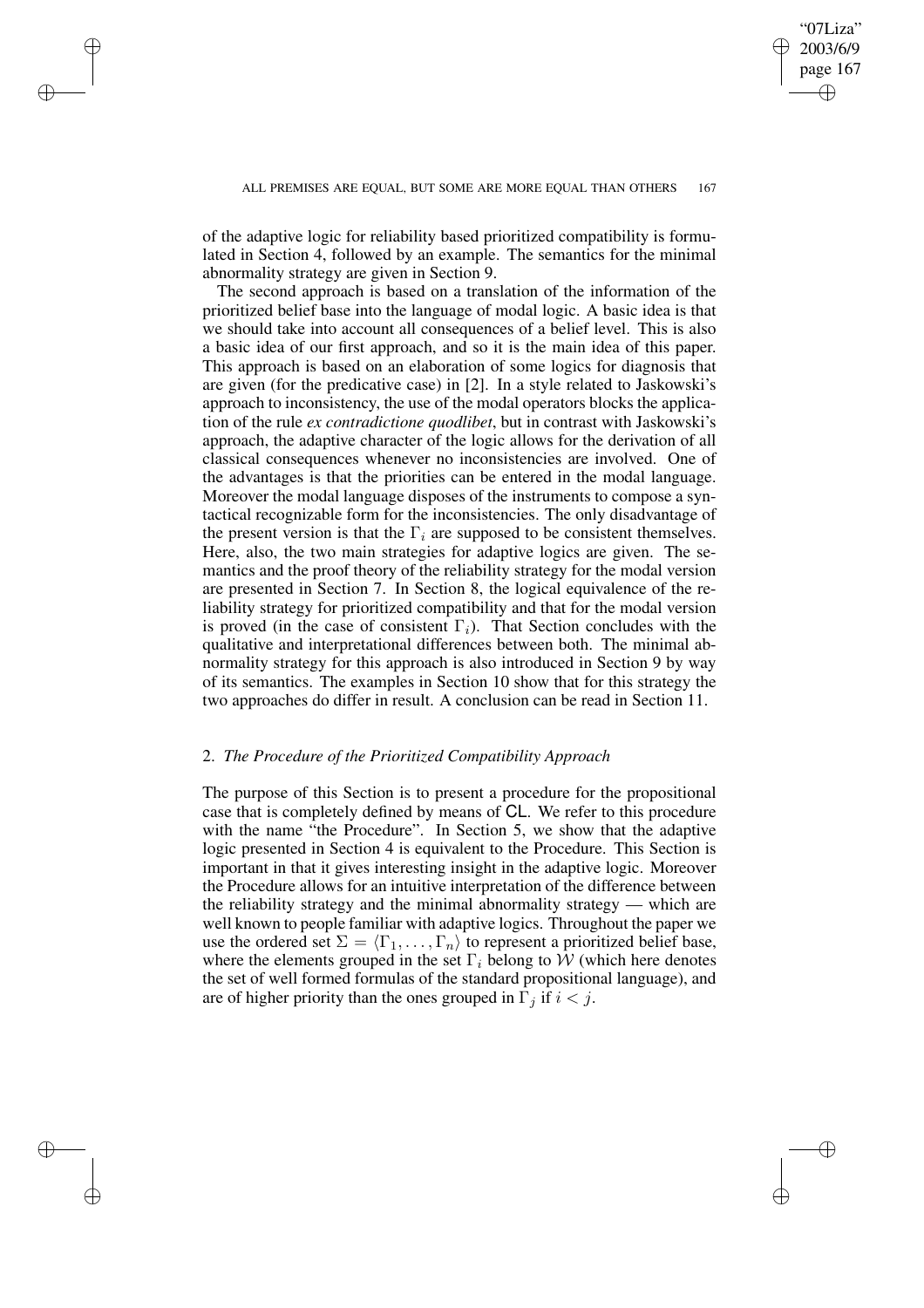"07Liza" 2003/6/9 page 168 ✐ ✐

✐

✐

### 168 LIZA VERHOEVEN

The Procedure proceeds step by step by selecting from each lower prioritized level the relevant information that is compatible with the information collected from the higher belief levels. In each step  $i$  we have two sets: the already obtained information of the levels  $\Gamma_1$  to  $\Gamma_{i-1}$  — let us call this  $P_{i-1}(\Sigma)$  — and the set  $\Gamma_i$  from which information is to be selected. As mentioned in the introduction, we want to work with all the CL-consequences of  $\Gamma_i$ , so we really make a selection of information that does not depend on the presentation of the information. In case of an inconsistent  $\Gamma_i$ , the consequence set of  $\Gamma_i$  is trivial and as we want to work with CL, the only requirement is that such a level should be ignored, what is an acceptable treatment for an inconsistent belief level. Let us first look at our compatibility criterion.

It is obvious that we do not select the consequences that are not compatible, but we do not want to select all consequences that are compatible either. Let us illustrate why. Suppose  $A$  and  $B$  are separately compatible with  $P_{i-1}(\Sigma)$ , but not jointly. In that case we surely do not want to retain both. The criterion must be such that only those CL-consequences of  $\Gamma_i$  that are jointly compatible with  $P_{i-1}(\Sigma)$  are selected.

Still, if we plainly apply this criterion to  $Cn_{\text{Cl}}(\Gamma_i)$ , we do not obtain the desired results, even not in some very simple situations, for example  $P_{i-1}(\Sigma) = Cn_{\text{CL}}(\{p\})$  and  $\Gamma_i = \{\neg p, q\}$ . Though q is an item to be selected according to our intuitions, it is not jointly compatible with  $\neg p \lor \neg q$ while each formula separately is compatible with  $P_{i-1}(\Sigma)$ . The problem here is that  $\neg p \lor \neg q$  is not a relevant consequence of  $\neg p$ , it is a weakening that brings in irrelevant information. Before applying the compatibility selection, the irrelevant information should be left out.

One way to trace the irrelevant information is to analyse the formulas by using a normal form. When we consider the three connectives  $\land$ ,  $\lor$  and  $\neg$ , the following observations can be made. The conjunction is purely connecting:  $A \wedge B \vdash_{CL} A$ ,  $A \wedge B \vdash_{CL} B$  and  $A$ ,  $B \vdash_{CL} A \wedge B$ . Unlike the conjunction, the disjunction is not decomposable. The negation is the only unary connective. Keeping this in mind, we can see it is useful to apply the conjunction rule only to undecomposable (or completely decomposed) formulas, or even more simple, not to apply the conjunction rule at all. In view of the equivalence in CL of the at first sight undecomposable formula  $\neg(A \lor B)$  and the obviously decomposable formula  $\neg A \land \neg B$ , it is also useful to drive the negation inwards, so that we derive formulas in which subformulas of the form  $\neg A$  only occur if A is a propositional constant. In this way we obtain the normal form that has the most transparent structure for this context: conjunctions of disjunctions of propositions and their negations, or even more simple, decomposed disjunctions of (negated) propositions.

By deriving formulas in such (conjunctive) normal form, the different conjuncts can be taken to be the atomic parts of the formula. The atomic parts

✐

✐

✐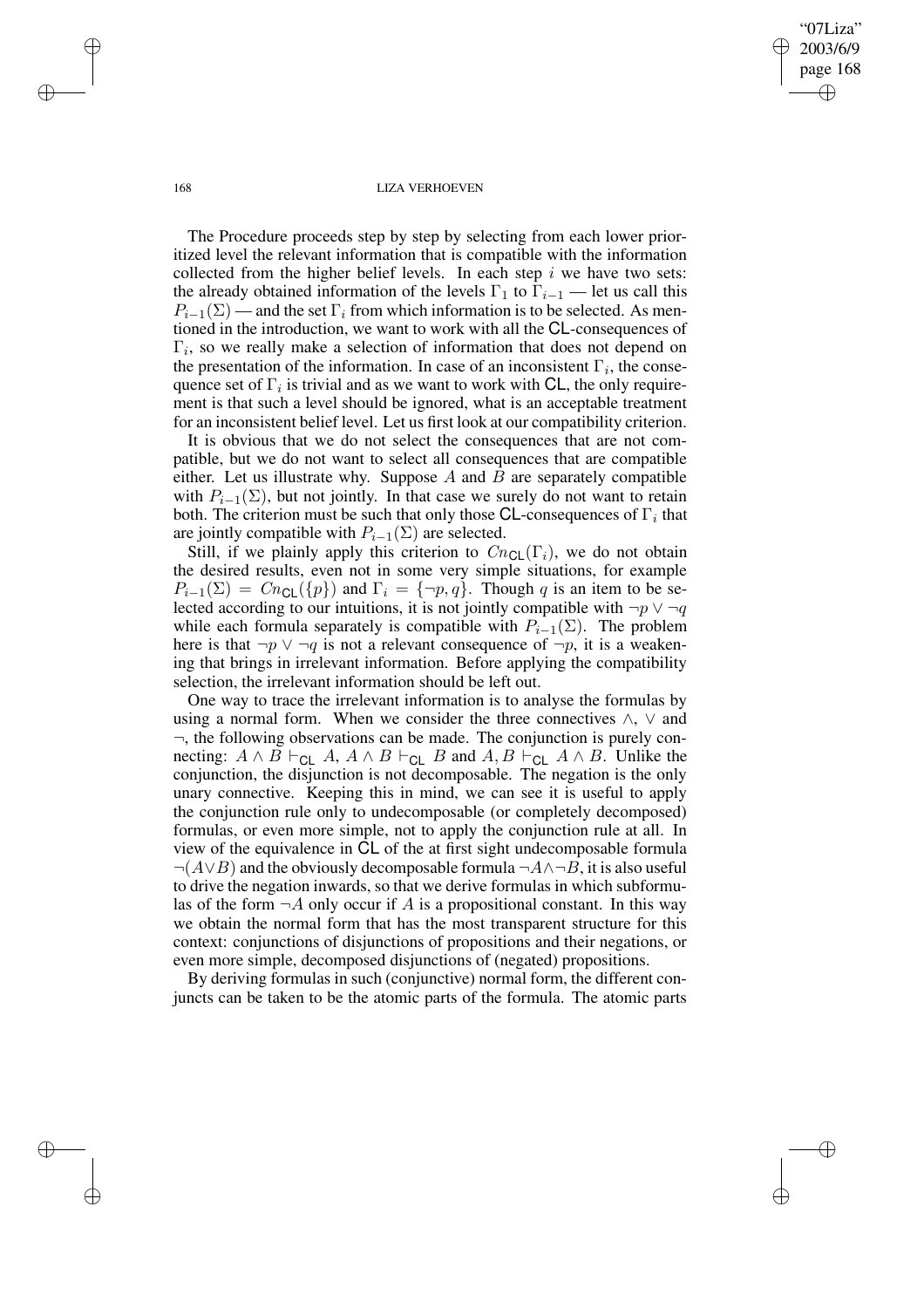✐

of all formulas of a level can easily be compared as they are written as disjunctions of atoms (primitive formulas and their negations). An atomic part (of a certain level), i.e., an undecomposable formula that is a disjunction of atoms, is considered relevant if and only if the set of its atoms, which we call the atomic set, is not a superset of the set of atoms of any other atomic part of that level. We use the notation  $A \sqsubset B$  for A is an atomic part of the conjunctive normal form of  $B$ .  $At(A)$  denotes the atomic set corresponding to the atomic part  $A$ . On the other hand, a set made up of atoms does not uniquely determine a formula. Because in the logics used here the disjunction is commutative, we write  $\overline{A}$  for a chosen representative of all disjunctions corresponding to  $At(A).$ <sup>3</sup>

*Definition 1*:  $R_i(\Sigma) = {\overline{A} \mid A \sqsubset B \text{ for some } B \in Cn_{\text{CL}}(\Gamma_i) \text{ and for no}}$  $C \in Cn_{\mathsf{CL}}(\Gamma_i)$  *there is a*  $D \sqsubset C$  *such that*  $At(D) \subset At(A)$ *}*. <sup>4</sup>

 $Definition\ 2:\ \tilde{R}_i(\Sigma) = \{A \in R_i(\Sigma) \mid \text{there is no } \Theta \subseteq R_i(\Sigma) \text{ such that }$  $P_{i-1}(\Sigma) \cup \Theta \nvdash_{\mathsf{CL}}' \bot \text{ and } P_{i-1}(\Sigma) \cup \Theta \cup \{A\} \vdash_{\mathsf{CL}} \bot\}.$ 

*Definition* 3:  $P_i(\Sigma) = Cn_{\text{CL}}(P_{i-1}(\Sigma) \cup \tilde{R}_i(\Sigma)).$ 

✐

✐

✐

✐

So the general step of the Procedure is defined. The only thing to be specified is the beginning and the ending. Setting  $P_0(\Sigma) = Cn_{\text{CL}}(\emptyset)$  can clearly do the job.  $\tilde{R}_1(\Sigma)$  then is the consistent core of  $R_1(\Sigma)$  and  $P_1(\Sigma)$  the classical closure of  $\tilde{R}_1(\Sigma)$ . It should also be clear that  $P_n(\Sigma)$  is the ending of the Procedure.

Let us now look at an example. Let  $\Sigma = \langle {\neg p \vee \neg q}, {p, q} \rangle$ . It is obvious that  $\tilde{R}_1(\Sigma) = R_1(\Sigma) = \{\neg p \lor \neg q\}, R_2(\Sigma) = \{p, q\}$  and  $\tilde{R}_2(\Sigma) = \emptyset$ . The results are not that strong. Stronger would be that  $p \lor q$  is also a consequence. Now why isn't it?  $p \lor q \notin R_2(\Sigma)$  (and hence certainly  $p \lor q \notin \widetilde{R}_2(\Sigma)$ ) because it is a weakening of both p and q that are in  $R_2(\Sigma)$  and because weakenings are treated as irrelevant information. Why is the stronger result acceptable? When we think of maximal consistent sets of  $P_1(\Sigma) \cup R_2(\Sigma)$ that contain  $P_1(\Sigma)$ , we have  $P_1(\Sigma) \cup \{p\}$  and  $P_1(\Sigma) \cup \{q\}$  and both CLentail  $p \vee q$ . Hence we have good reasons to define another compatibility criterion, which selects the formulas that are derivable from all sets that are

 $3$  From here on i is an index varying from 1 to n, except when specified otherwise.

<sup>4</sup> The definition  $R_i(\Sigma) = {\overline{A} \mid A$  is a conjunction-free element of  $Cn_{\text{CL}}(\Gamma_i)$  (in normal form) and there is no such an element B such that  $At(B) \subset At(A)$  would do as well, but to have uniformity with the proof theory we prefer Definition 1.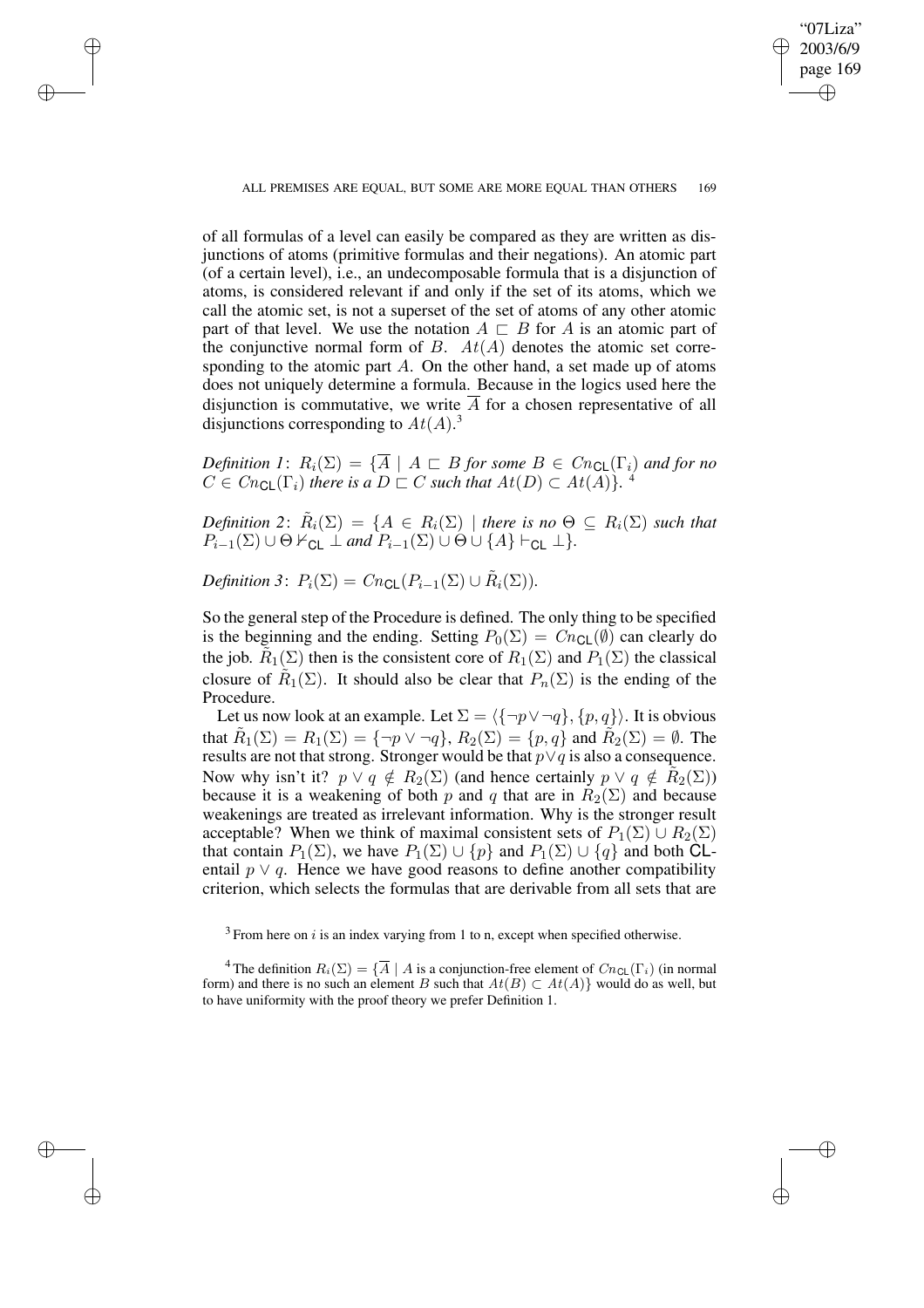✐

### 170 LIZA VERHOEVEN

obtained by extending  $P_{i-1}(\Sigma)$  with as much as possible jointly compatible elements of  $R_i(\Sigma)$ . To illustrate this difference we first reformulate the above definition in terms of maximal consistent selections, which we collect in the sets  $S_i(\Sigma)$ .

*Definition* 4: A maximal consistent subset of *a* set *is a consistent subset such that it is not a proper subset of another consistent subset.*

*Definition* 5:  $S_i(\Sigma) = \{ \Theta \mid \Theta \text{ is a maximal consistent subset of } P_{i-1}(\Sigma) \cup$  $R_i(\Sigma)$  *and*  $P_{i-1}(\Sigma) \subseteq \Theta$ .

*Definition* 6:  $\tilde{R}_i(\Sigma) = \{A \mid \text{for all } \Theta \in S_i(\Sigma), A \in \Theta\}.$ 

Now it is easy to compare this with the strengthening.<sup>5</sup>

 $Definition 7: \tilde{R}_{i}^{s}(\Sigma) = \{A \mid \text{for all } \Theta \in S_{i}(\Sigma), \Theta \vdash_{\mathsf{CL}} A\}.$ 

The above two mechanisms are in fact applications of the reliability strategy and the minimal abnormality strategy. These are the two main strategies of inconsistency adaptive logics. They were first presented in [1] and used in almost every following article on adaptive logics by members of the Ghent Group. For the reliability strategy we formulate the proof theory in Section 4 and for the minimal abnormality strategy the semantics in Section 9.

# 3. *Dynamic Proofs*

Dynamic proofs are designed to be a more faithful representation of human reasoning and to describe and direct reasoning processes for undecidable problems. It is the latter that is the case here, since compatibility is undecidable. Their main characteristic is that derivations may be made conditionally. Therefore a fifth element is added to the lines of a proof. This keeps track of the conditions that are necessary for the derived formula to be a consequence. At each stage of the proof it has to be checked whether the conditions are fulfilled or not. A condition is not fulfilled when it is explicitly contradicted in the so far accepted derivations.<sup>6</sup> In that case, that derivation is no longer

<sup>5</sup> We only defined the strengthened sets  $\tilde{R}^s_i(\Sigma)$ , of course this changes also the sets  $P_i(\Sigma)$ and hence the sets  $S_i(\Sigma)$ .

✐

✐

✐

<sup>6</sup> By the latter we mean derivations that are unconditionally made or that have fulfilled conditions at that stage.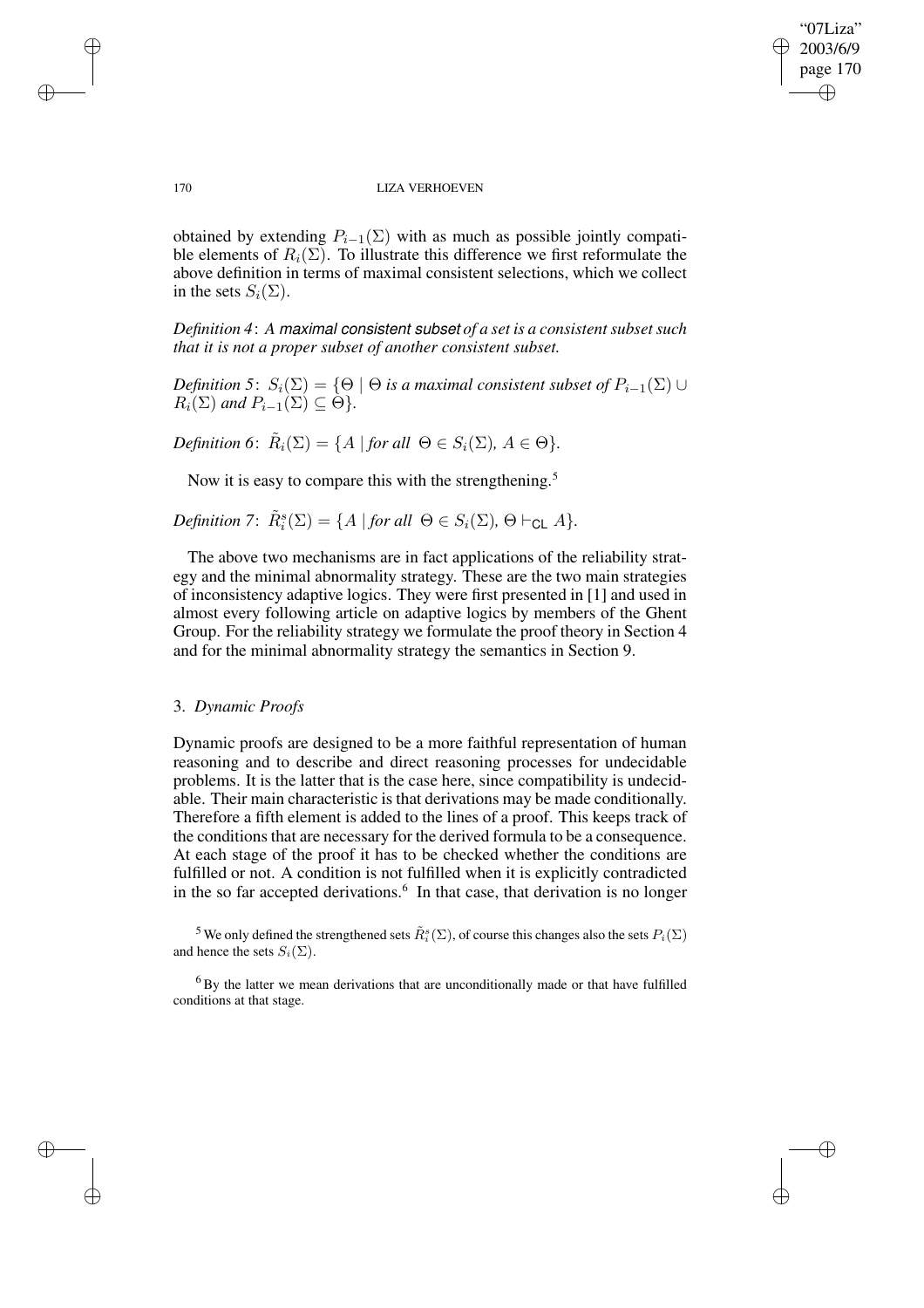✐

a valid conclusion. We indicate this by marking the respective line. When at a later stage the condition is fulfilled, the derivation is again considered as valid and the marking is lifted.

The rules for a dynamic proof can be grouped in three sorts: the premise rule(s), which may be lacking or incorporated in the other sorts, the unconditional rule(s) and the conditional rule(s). All can be applied at any time in the proof, but some only conditionally. The marking definitions regulate the control of the conditions and the subsequent (un)marking if needed.

A line in a dynamic proof consists of five elements: (i) the line number, (ii) the formula derived on that line, (iii) the numbers of the lines used to derive the second element, (iv) the rule applied to derive the second element and (v) the fifth element referring to the condition on which the second element is derived.

As the derivation of formulas in the proofs has a provisional or conditional character, the notion of derivability has to be specified. We call the new concept final derivability. The second elements of lines that have an empty fifth element are finally derived on that line. For conditionally made derivations, it does not suffice that the line is unmarked to be finally derivable. We have no guarantee that it stays unmarked in all extensions of the proof. When there is an extension of the proof in which the line is marked, there should be a further extension possible in which it is unmarked again to accept its second element as finally derived.

## 4. *An Adaptive Logic for Reliability based Prioritized Compatibility*

### 4.1. *The Proof Theory*

✐

✐

✐

✐

The Procedure describes subsequent classical closures of the union of (i) already obtained information out of previous levels, and (ii) a selection of the relevant information of the respective level. In a proof from a prioritized belief base  $\Sigma$  this will all be done by two rules: a conditional rule RC and an unconditional rule RU, and two marking definitions. The condition of RC has a double function: one has to do with relevance, the other with compatibility. According to the double condition two sorts of marking are needed, see Definition 8 and Definition 11.

First and foremost we have to search for the relevant atomic parts of the classical closure of  $\Gamma_i$ . Therefore, for each CL-consequence of  $\Gamma_i$  that we introduce, we keep track of the atomic parts of the introduced formula in the fifth element.<sup>7</sup>

 $<sup>7</sup>$  Note that we do not have a separate premise rule.</sup>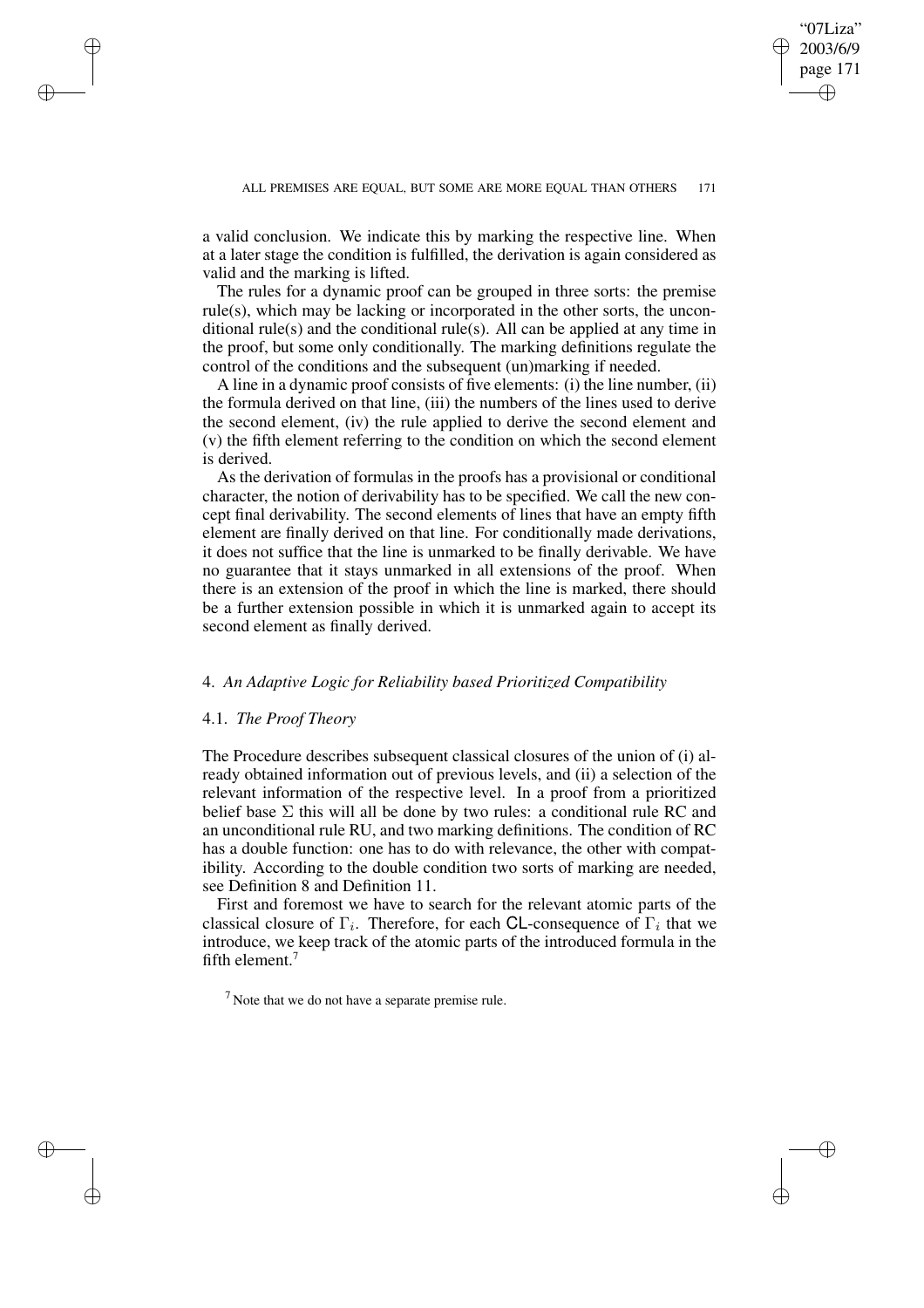✐

172 LIZA VERHOEVEN

RC If  $\Gamma_i \vdash_{\text{CL}} A$ , one may add a line consisting of (i) the appropriate line number, (ii) A, (iii) a dash, (iv) RC, and (v)  $\{\langle \overline{B},i \rangle \mid B \sqsubset A\}.$ 

The condition is the set of atomic parts of the introduced formula labelled by the number of their level. As was already mentioned above, it functions as a double condition. The first one is about the relevance of the atomic parts, they should belong to  $R_i(\Sigma)$ . We do not have the sets  $R_i(\Sigma)$ , but we can make a tentative construction of the  $R_i(\Sigma)$  while the proof proceeds, namely, by collecting the atomic parts that are in the fifth elements. As we can only base our construction on the already made applications of RC, i.e., on the insight in the CL-closures of the belief levels up till now, we can never be sure that we do not collect irrelevant atomic parts. Therefore, at each stage, the new introduced atomic parts have to be compared with the relevant atomic parts from the stage before, to see whether some atomic parts become irrelevant.<sup>8</sup> This is done as follows. We construct the set  $R_{i,s}(\Sigma)$  of relevant atomic parts and the set  $I_{i,s}(\Sigma)$  of irrelevant atomic parts, where the subscripts  $i$  and  $s$  respectively refer to the priority level and the stage of the proof, starting with  $R_{i,0}(\Sigma) = \emptyset$  and  $I_{i,0}(\Sigma) = \emptyset$ .

Construction  $R_{i,s}(\Sigma)$  and  $I_{i,s}(\Sigma)$ 

- (1) At each stage  $s + 1$  following stage s,  $R_{i,s+1}(\Sigma)$  is defined as follows. If line  $s + 1$  was an application of RC for  $\Gamma_k$ ,  $R_{k,s}(\Sigma)$  has to be extended with the atomic parts (the conjuncts of the conjunctive normal form) of the introduced formula A:  $R_{k,s+1}(\Sigma) := R_{k,s}(\Sigma) \cup \{ \langle \overline{B}, k \rangle \mid B \sqsubset A \}$  and  $R_{l,s+1}(\Sigma) :=$  $R_{l,s}(\Sigma)$  for  $l \neq k$ . Otherwise  $R_{i,s+1}(\Sigma) := R_{i,s}(\Sigma)$ .
- (2) After each extension of  $R_{k,s}(\Sigma)$  to  $R_{k,s+1}(\Sigma)$ , all elements whose atomic set is a superset of the atomic set of another element with the same label, are transferred to  $I_{k,s+1}(\Sigma)$ .<sup>9</sup>

In such a way we keep track of which introduced information is either relevant or irrelevant at the respective stage of the proof. When it turns out that some introduced formula contains irrelevant atomic parts, it is marked by the following marking definition.

*Definition 8*: *A line derived on condition* Θ *is I-marked at stage* s *iff for some*  $1 \leq i \leq n$ ,  $\Theta \cap I_{i,s}(\Sigma) \neq \emptyset$ .

<sup>9</sup> Hence: if  $A \in I_{k,s+1}(\Sigma)$ , then  $A \in R_{k,s}(\Sigma)$  and  $A \notin R_{k,s+1}(\Sigma)$ .

✐

✐

✐

<sup>&</sup>lt;sup>8</sup> This comparison is also needed to check whether new introduced atomic parts turn out irrelevant in the light of the present insight in the CL-closures of the belief levels.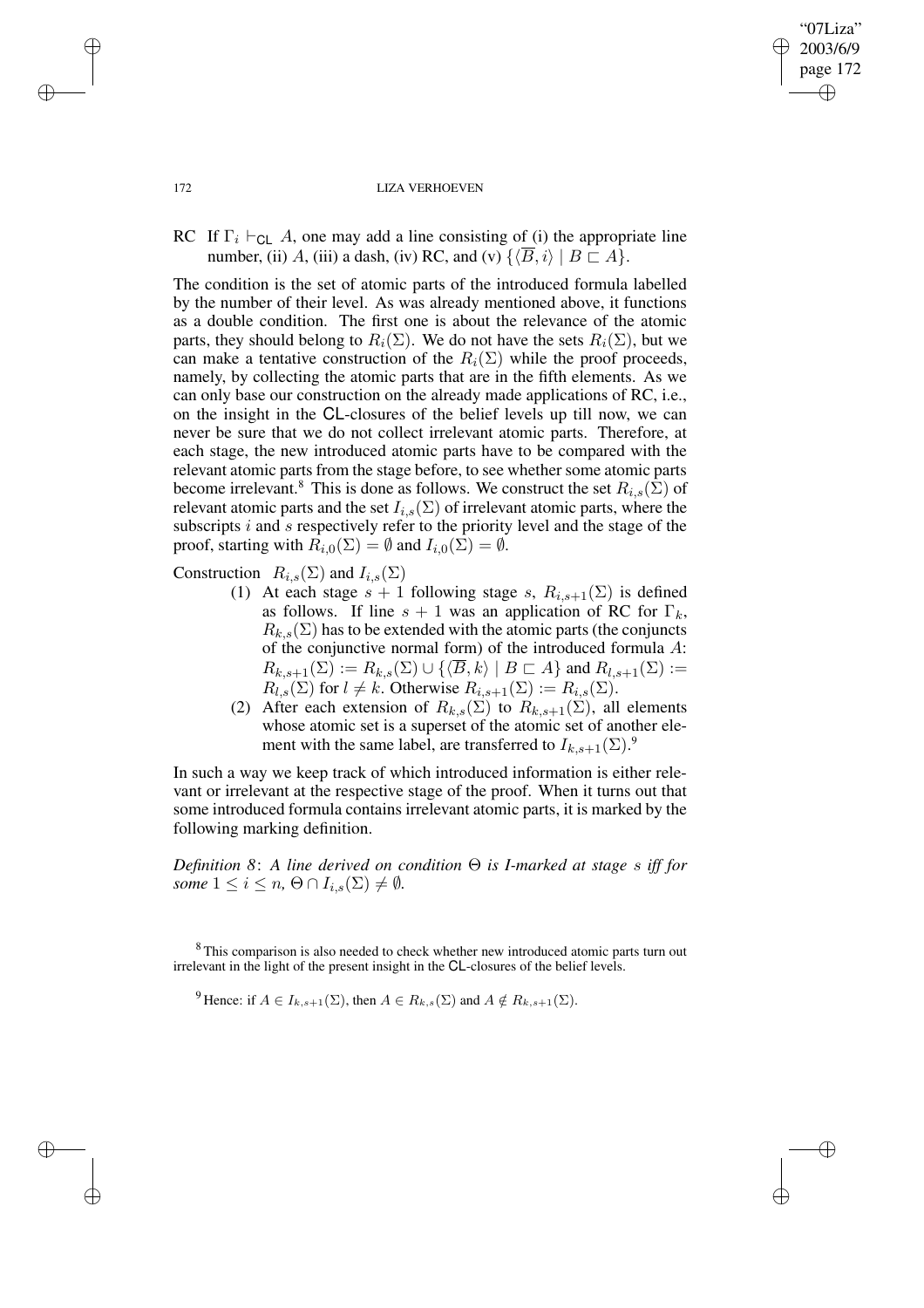*"07Liza" 2003/6/9 page 173*

✐

✐

✐

✐

A second selection must be made (in which the condition of RC fulfills its second function): information incompatible with the information obtained from previous levels must be deleted. To have the consequences of all the information collected out of several previous levels at one's disposal and also to take the CL-closure at the end, we need an unconditional rule.

✐

✐

✐

✐

RU If  $B_1, \ldots, B_m \vdash_{\text{CL}} A$ , and  $B_1, \ldots, B_m$  occur in the proof on the conditions  $\Delta_1, \ldots, \Delta_m$  respectively,<sup>10</sup> then one may add a line consisting of (i) the appropriate line number, (ii)  $A$ , (iii) the numbers of the lines on which the  $B_i$  are derived, (iv) RU, and (v)  $\Delta_1 \cup ... \cup \Delta_m$ .<sup>11</sup>

We call the level of a derivation the lowest priority level that is used to derive the second element, i.e., the maximum of the labels of the elements in the condition. $12$ 

To trace the elements of  $R_{i,s}(\Sigma)$  that are jointly incompatible with the information of preceding levels, we look for explicit contradictions at stage s of their joint compatibility. The latter can be expressed in several ways. For  $\{A_1, \ldots, A_m\}$  not jointly compatible with a set  $\Theta$ , we use  $\Theta \vdash_{\text{CL}} \neg A_1 \vee \ldots \vee$  $\neg A_m$ , because it most transparently expresses that it follows from  $\Theta$  that at least one of the  $A_1, \ldots, A_m$  must be false. As it concerns incompatibility with the information of preceding levels, the form  $\neg A_1 \vee \dots \vee \neg A_m$  should be derived at a level smaller than i. We want this derivation to indicate that the elements  $A_1, \ldots, A_m$  are not to be selected at the respective stage, therefore we have to make sure that every disjunct of that form is significant. If for example  $\Theta \vdash_{\text{CL}} \neg A_1 \vee \ldots \vee \neg A_{m-1}$  also holds, there is no reason not to select  $A_m$ .

*Definition*  $9: \neg A_1 \vee \ldots \vee \neg A_m$ *, abbreviated*  $Don(\lbrace A_1, \ldots, A_m \rbrace)$ <sup>13</sup> *is at stage s a* Don-formula of level i iff  $\{\langle A_1, i \rangle, \ldots, \langle A_m, i \rangle\} \subseteq R_{i,s}(\Sigma)$  and *the formula is at that stage derived on an unmarked line at a level smaller than i*.  $Don({A_1, ..., A_m})$  *is at stage s a minimal Don-formula of level*  $i$  *iff for*  $no \Theta \subset \{A_1, \ldots, A_m\}$ ,  $Don(\Theta)$  *is at that stage a Don-formula of level* i*.*

<sup>10</sup> For  $m = 0$ , CL-theorems can be introduced to handle inconsistent  $\Gamma_i$ .

<sup>11</sup> In appropriate heuristics RU should only be applied when there is no  $1 \leq i \leq n$  such that  $\Gamma_i \vdash_{\mathsf{CL}} A$ .

 $12$  The level of a derivation on an empty condition is 0.

<sup>13</sup> The abbreviation *Don* stands for disjunction of negations.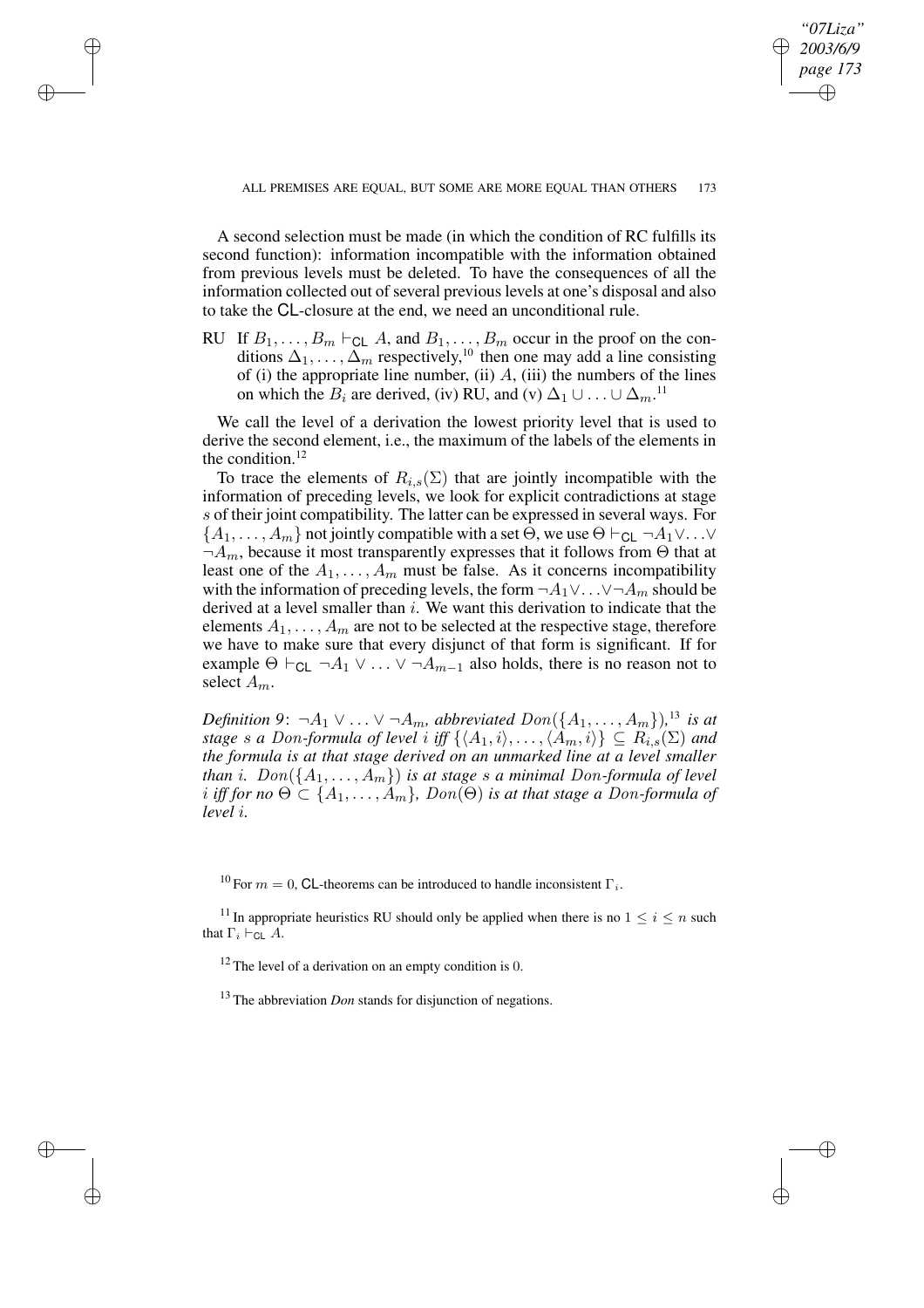$\bigoplus$ 

✐

### 174 LIZA VERHOEVEN

*Definition 10*:  $U_{i,s}(\Sigma) = \{ \langle A, i \rangle \in R_{i,s}(\Sigma) \mid \text{there is at stage } s \text{ a minimal} \}$ *Don-formula*  $Don(\Theta)$  *of level i for which*  $A \in \Theta$ *}.* 

*Definition 11*: *A line derived on condition* Θ *is U-marked at stage* s *iff for some*  $i, \Theta \cap U_{i,s}(\Sigma) \neq \emptyset$ *.* 

*Definition 12*: *A formula* A *is finally derived at line* j *at stage* s *of a proof iff line* j *is not marked at stage* s *and any extension of the proof in which line* j *is marked, may be further extended in such a way that line* j *is unmarked again.*

*Definition* 13:  $\Sigma \vdash_{\text{PCOM}^r} A$  *iff* A *is finally derived in a proof of the format described above.*

4.2. *An Example*

$$
\Sigma = \langle \{u, u \supset \neg p\}, \{r \supset \neg s\}, \{(p \land q) \lor s\}, \{r, r \supset t\} \rangle
$$
\n
$$
\begin{array}{cccccc}\n1 & u & - & \text{RC} & \{u, 1\} \\
2 & u \supset \neg p & - & \text{RC} & \{(\neg u \lor \neg p, 1)\} & & \sqrt{I} \\
3 & \neg p & - & \text{RC} & \{(\neg p, 1)\} & & \sqrt{I} \\
4 & r \supset \neg s & - & \text{RC} & \{(\neg r \lor \neg s, 2)\} \\
5 & (p \land q) \lor s & - & \text{RC} & \{\langle p \lor s, 3 \rangle, \langle q \lor s, 3 \rangle\} \\
6 & r & - & \text{RC} & \{\langle r, 4 \rangle\} & & \sqrt{U} \\
7 & t & - & \text{RC} & \{\langle t, 4 \rangle\} & & \sqrt{U} \\
8 & s & 3, 5 & \text{RU} & \{\langle \neg p, 1 \rangle, \langle p \lor s, 3 \rangle, \langle q \lor s, 3 \rangle\} \\
9 & \neg r & 4, 8 & \text{RU} & \{\langle \neg p, 1 \rangle, \langle p \lor s, 3 \rangle, \langle q \lor s, 3 \rangle, \langle \neg r \lor \neg s, 2 \rangle\} \\
10 & u \supset \neg p & 3 & \text{RU} & \{\langle \neg p, 1 \rangle\}\n\end{array}
$$

From the introduction of line 3, line 2 gets I-marked. That is because  $\langle \neg p, 1 \rangle \in R_{1,3}(\Sigma)$  and hence  $\langle \neg u \vee \neg p, 1 \rangle \in I_{1,3}$ . At stage 9 a Don-formula of level 4 is derived,  $\langle r, 4 \rangle \in U_{4,9}(\Sigma)$  and hence line 6 is U-marked.

As line 10 illustrates, RU guarantees that the logic is closed under CL.

# 5. *Equivalence of* PCOM<sup>r</sup> *and the Procedure*

To make the proof more transparent, let us first define the set of unreliable relevant information of each stage.

✐

✐

✐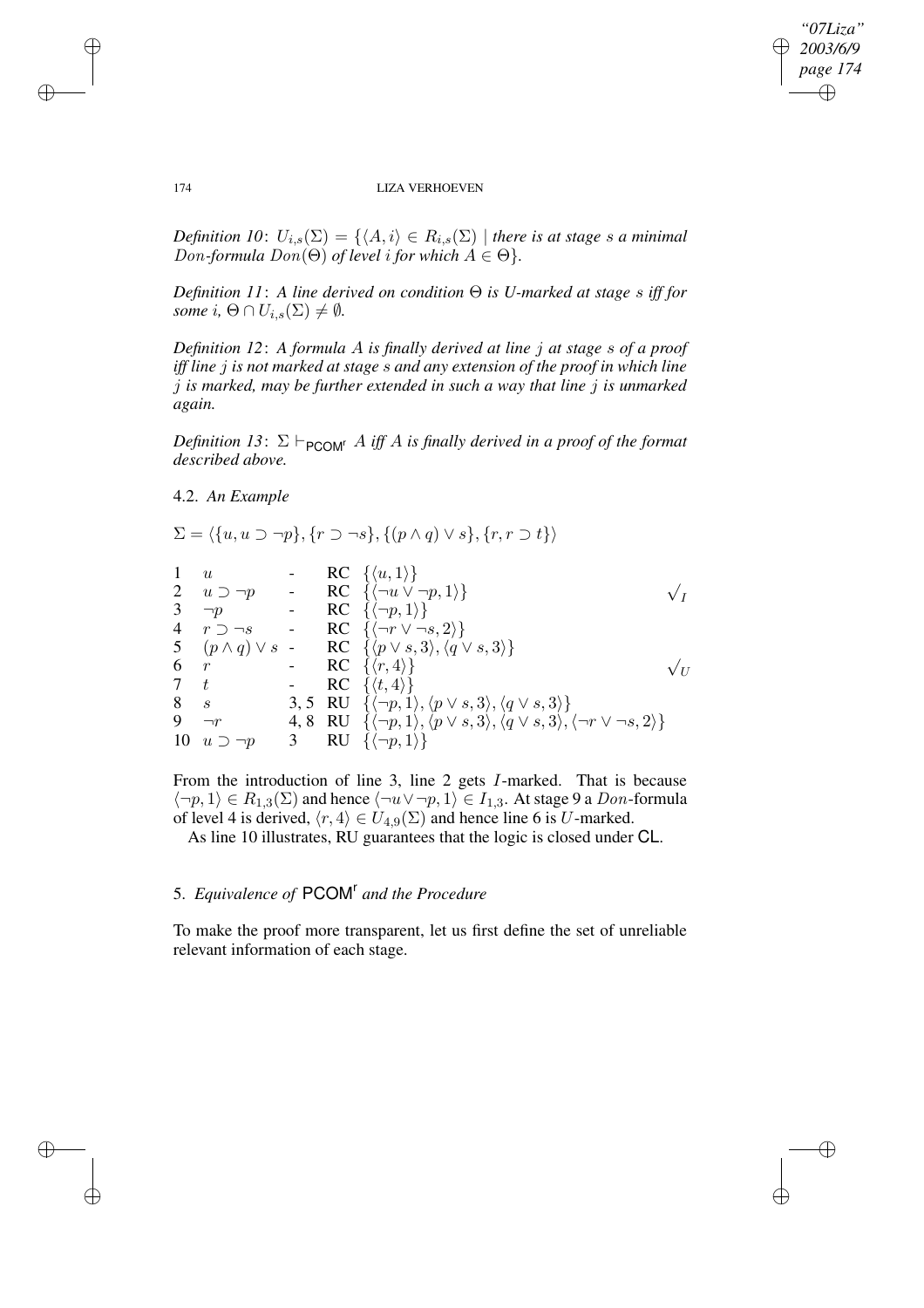✐

*Definition* 14:  $Don(\lbrace A_1, \ldots, A_m \rbrace)$  *is a minimal Don-consequence of level*  $i$  *iff*  $\{A_1, \ldots, A_m\} \subseteq R_i$ ,  $P_{i-1}(\Sigma) \vdash_{\mathsf{CL}} Don(\{A_1, \ldots, A_m\})$  and for no  $\Theta \subset \{A_1, \ldots, A_m\}, P_{i-1}(\Sigma) \vdash_{\mathsf{CL}} \mathit{Don}(\Theta).$ 

*Definition* 15:  $U_i(\Sigma) = \bigcup \{ \Delta \mid Don(\Delta) \text{ is a minimal Don-consequence of } \}$ *level* i}*.*

*Lemma 1*:  $\tilde{R}_i(\Sigma) = R_i(\Sigma) \setminus U_i(\Sigma)$ 

✐

✐

✐

✐

*Proof.* The following equivalences hold:

There is no  $\Theta \subseteq R_i(\Sigma)$  such that  $P_{i-1}(\Sigma) \cup \Theta \nvdash_{\mathsf{CL}} \bot$  and  $P_{i-1}(\Sigma) \cup \Theta \cup \{A\} \vdash_{\mathsf{CL}} \bot$ iff

there is no  $\Theta' \subseteq R_i(\Sigma)$ , with  $\Theta'$  a set of finite cardinality, such that  $P_{i-1}(\Sigma) \cup \Theta'$   $\overline{\vdash}_{\mathsf{CL}} \perp$  and  $P_{i-1}(\Sigma) \cup \Theta' \cup \{A\} \vdash_{\mathsf{CL}} \perp$ iff

there is no  $\Theta' \subseteq R_i(\Sigma)$ , with  $\Theta'$  a set of finite cardinality, such that  $P_{i-1}(\Sigma) \nvDash_{\mathsf{CL}} \overline{\bigwedge}(\Theta') \supset \perp^{14}$  and  $P_{i-1}(\Sigma) \vdash_{\mathsf{CL}} \bigwedge(\Theta' \cup \{A\}) \supset \perp^{15}$ iff

there is no  $\Theta' \subseteq R_i(\Sigma)$ , with  $\Theta'$  a set of finite cardinality, such that  $P_{i-1}(\Sigma) \nvdash_{\mathsf{CL}} \neg \bigwedge(\Theta')$  and  $P_{i-1}(\Sigma) \vdash_{\mathsf{CL}} \neg \bigwedge(\Theta' \cup \{A\})$ iff

there is no  $\Theta' \subseteq R_i(\Sigma)$ , with  $\Theta'$  a set of finite cardinality, such that  $P_{i-1}(\Sigma) \nvdash_{\mathsf{CL}} \bigvee \neg(\Theta')$  and  $P_{i-1}(\Sigma) \vdash_{\mathsf{CL}} \bigvee \neg(\Theta' \cup \{A\}).$ 

From these we can conclude that for  $A \in R_i(\Sigma)$ ,  $A \in \tilde{R}_i(\Sigma)$  is equivalent to  $A \notin U_i(\Sigma)$ .  $\blacksquare$ 

*Lemma 2*: A *is finally derived on line* j *in a* PCOM<sup>r</sup> *-proof from* Σ *iff* A *is the second element of line j on a condition*  $\Delta$  *such that for all*  $\langle B, j \rangle \in \Delta$ *,*  $B \in \tilde{R}_i(\Sigma)$ .

*Proof.* For the first direction, suppose A is finally derived on line  $j$  of a PCOM<sup>r</sup>-proof from  $\Sigma$  on condition  $\Delta$ . We know that line j is unmarked and every extension in which it is marked can be extended in such a way that it is unmarked again. Because the sets  $I_{i,s}(\Sigma)$  can only grow, we know that there is no extension of the proof in which line  $j$  gets  $I$ -marked. The latter

<sup>14</sup> For  $\Theta = \emptyset$  this should be  $P_{i-1}(\Sigma) \nvDash_{\mathsf{CL}} \bot$ , and as this is always fulfilled, this clause may be ignored in that case.

<sup>15</sup> The notation  $\Lambda(\Theta)$  is of course ambiguous, but in the context of the logics used here it does not matter.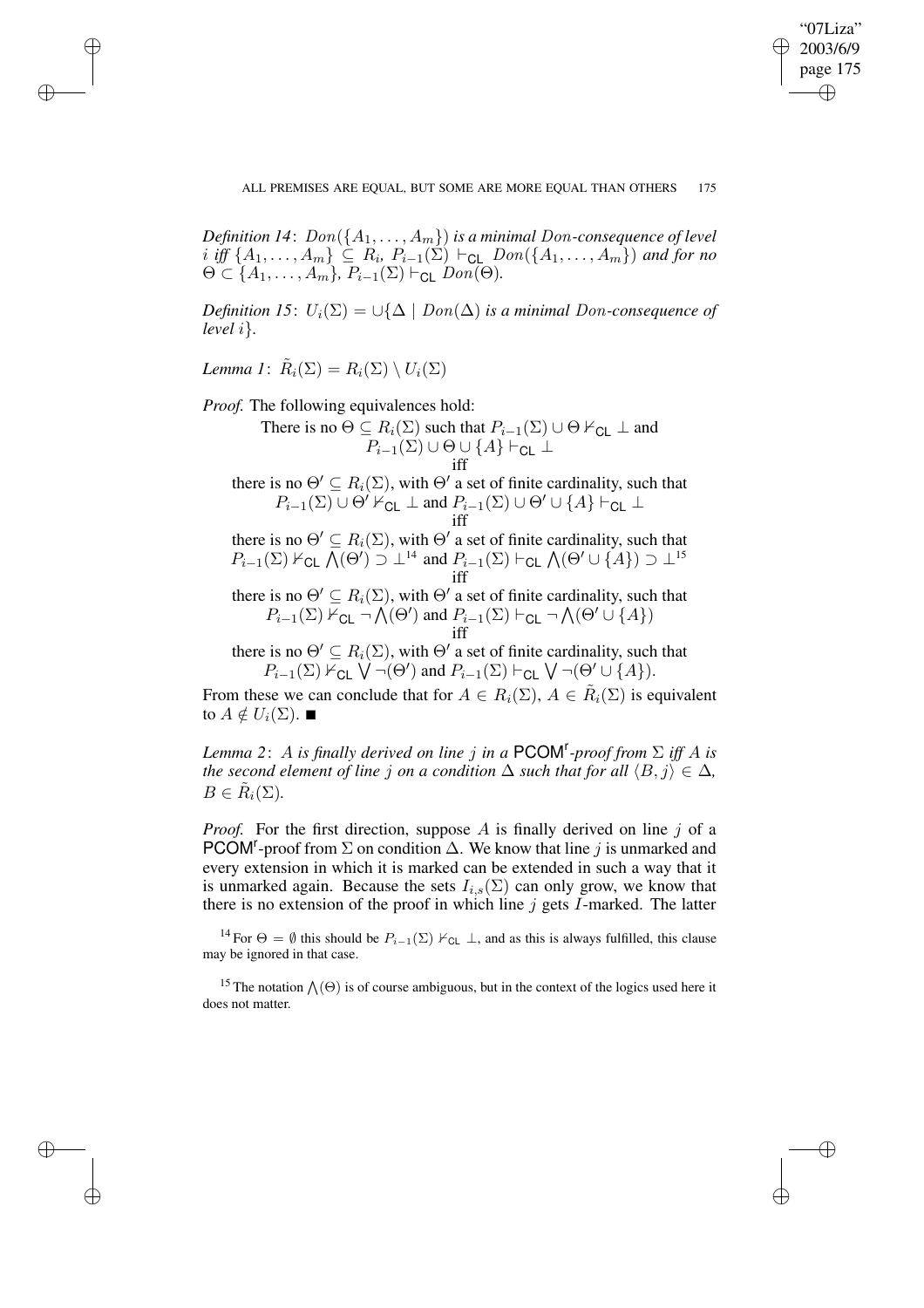✐

### 176 LIZA VERHOEVEN

also implies that  $\Delta \subseteq R_1(\Sigma) \cup \ldots \cup R_n(\Sigma)$  in view of the construction of the sets  $I_{i,s}(\Sigma)$ .

We proceed by induction on the level of the derivation. Suppose that the level of line  $j$  is i. The induction hypothesis states that if  $A$  is finally derived on line j' at a level smaller than or equal to  $i-1$ , than the fifth element of line j' is contained in  $\tilde{R}_1(\Sigma) \cup ... \cup \tilde{R}_{i-1}(\Sigma)$ . The initial condition is fulfilled because a condition of level 0 is the empty set. The property of being finally derived corresponds in fact to a property of the fifth element, here  $\Delta$ . From the induction hypothesis we know that  $\Delta \cap (R_1(\Sigma) \cup ... \cup R_{i-1}(\Sigma)) \subseteq$  $\tilde{R}_1(\Sigma) \cup \ldots \cup \tilde{R}_{i-1}(\Sigma)$  (otherwise line j could not have been finally derived, it could have been U-marked in an appropriate extension for which no further extension would have existed in which the marking would be lifted). We only have to prove that  $\Delta \cap R_i(\Sigma) \subseteq \tilde{R}_i(\Sigma)$ . As line j is finally derived, it also follows that  $\Delta \cap U_i(\Sigma) = \emptyset$ , otherwise an extension of the proof can be constructed (by introducing the appropriate elements of  $R_i(\Sigma)$  and by deriving an appropriate minimal  $Don$ -consequence) in which line j is  $U$ marked and can not be unmarked in any extension of the proof. From this observation we can derive that  $\Delta \cap R_i(\Sigma) \subseteq R_i(\Sigma) \setminus U_i(\Sigma) = \tilde{R}_i(\Sigma)$ .

The other direction is obvious.  $\blacksquare$ 

*Theorem*  $I: \Sigma \vdash_{\mathsf{PCOM}^r} A$  *iff*  $A \in P_n(\Sigma)$ .

*Proof.* Immediately from Lemma 2 and Definition 3. ■

# 6. *Note on the Semantics of* PCOM<sup>r</sup>

The semantics can be defined in various ways. The Procedure can be translated semantically, but as this does not bring any additional insight we do not do this here. Another way is to make successive selections for each level that select those models that verify all the reliable elements of  $R_i(\Sigma)$ , that is  $R_i(\Sigma) \setminus U_i(\Sigma)$ . These sets should of course be defined semantically. As it is straightforward how this can be done, and as the semantics for the equivalent system  $T_{\circ}^{r}$  are given in Section 7, we skip the semantics of PCOM<sup>r</sup>.

# 7. *A Modal Adaptive Logic for Prioritized Belief Sets based on Reliability*

# 7.1. *The Semantics of*  $\mathsf{T}_{\diamond}^{\mathsf{r}}$  *and*  $\mathsf{T}^{\mathsf{r}}$

Although the logic presented below can only handle consistent  $\Gamma_i$  and is in that case equivalent to PCOM<sup>r</sup>, it has some apparent advantages. Firstly,

✐

✐

✐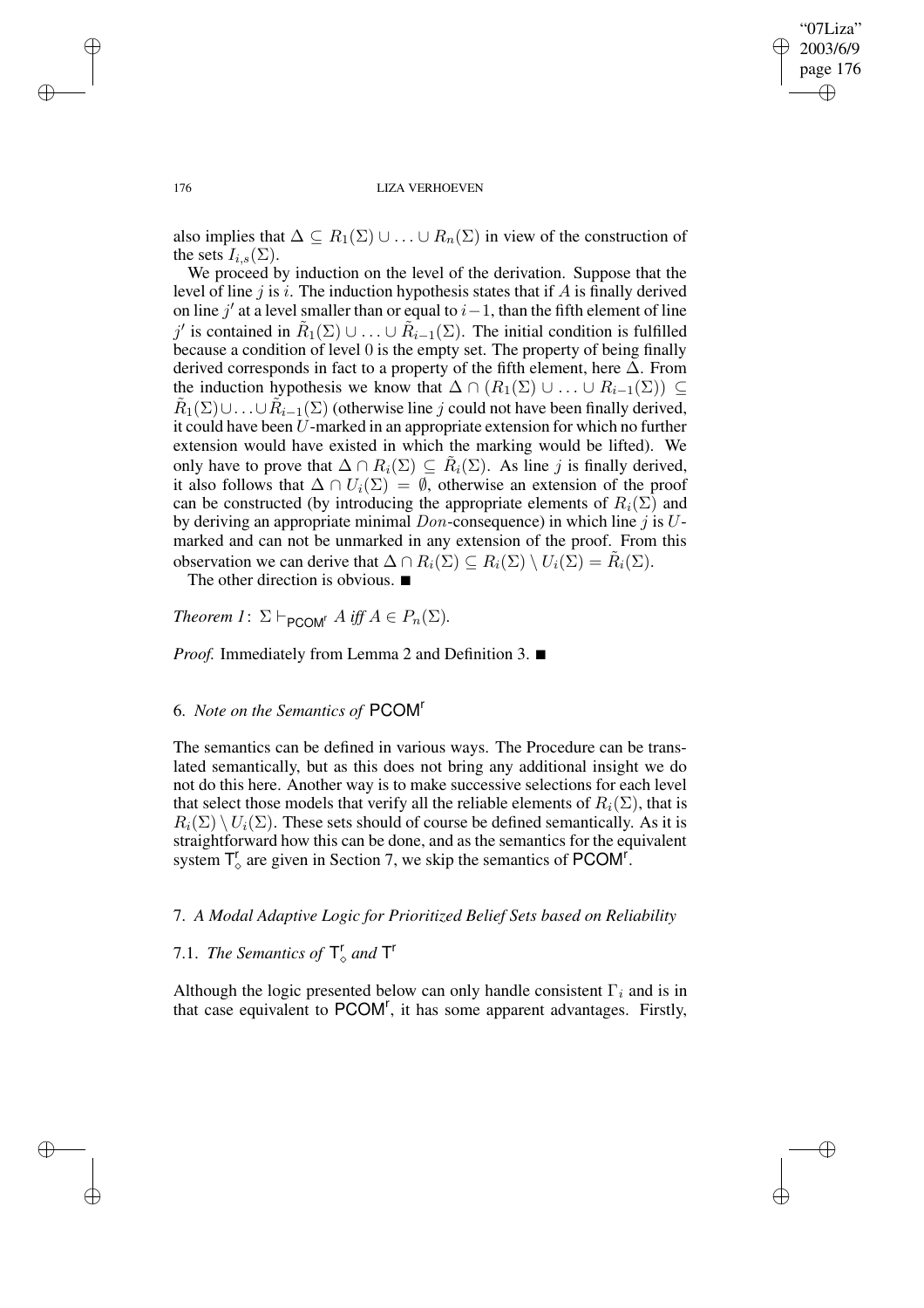✐

the priorities can be entered in the modal language. A formula  $A$  of priority level 3 is introduced as  $\Diamond \Diamond \Diamond A$ , abbreviated  $\Diamond^3 A$ . Secondly, the modal language disposes of the instruments to compose a syntactical recognizable form for the inconsistencies raising from combining different priority levels, for example  $(\Diamond p \land \neg p) \lor (\Diamond^2 \neg p \land p)$ . Thirdly and generally, the alternative formalism provides us with another point of view, which gives us new insight in the problem and the solution presented in this paper.

In [2] a modal logic for diagnosis is described. In an analogous way as for the latter logic, the semantics of the logic  $T_0^r$  are obtained by defining a specific subset of the T-models of  $\Sigma$ . I repeat the semantic construction below only for the propositional case, whereas in [2] the predicative version is given. The only difference is how to define a T-model of  $\Sigma$ .

The general plot is to interpret the prioritized belief base within the modal logic  $\overline{T}$  of Feys (which is von Wright's M).<sup>16</sup> Several propositional versions of T may do.

Let  $\mathcal{L}^M$  be the standard propositional modal language with S and  $\mathcal{W}^M$  the sets of sentential letters and wffs (well formed formulas).

A T-model M is a quadruple  $\langle W, w_0, R, v \rangle$  in which W is a set of worlds,  $w_0 \in W$  the real world,  $\overline{R}$  a binary relation on W and v an assignment function. The accessability relation  $\hat{R}$  is reflexive. The assignment function  $v$  is defined by:

$$
C1 \qquad v : \mathcal{S} \times W \mapsto \{0, 1\}
$$

✐

✐

✐

✐

The valuation function  $v_M : \mathcal{W}^M \times W \mapsto \{0, 1\}$ , determined by the model  $M$  is defined by:

- C2.1 where  $A \in S$ ,  $v_M(A, w) = v(A, w)$ <br>C2.2  $v_M(\neg A, w) = 1$  iff  $v_M(A, w) = 0$
- C2.2  $v_M(\neg A, w) = 1$  iff  $v_M(A, w) = 0$ <br>C2.3  $v_M(A \vee B, w) = 1$  iff  $v_M(A, w) = 0$
- C2.3  $v_M(A \vee B, w) = 1$  iff  $v_M(A, w) = 1$  or  $v_M(B, w) = 1$
- C2.4  $v_M(\Diamond A, w) = 1$  iff  $v_M(A, w') = 1$  for at least one w' such that  $\overset{\sim}{Rww'}$ .

A model M verifies  $A \in \mathcal{W}^M$  iff  $v_M(A, w_0) = 1$ . A is valid iff it is verified by all models.

In [2] a T-model of  $\langle \Gamma_0, \ldots, \Gamma_n \rangle$  was defined as a T-model of  $\{\Diamond^i A \mid A \in \mathbb{R}^n\}$  $\Gamma_i$ } ( $\Diamond^i$  stands for a sequence of i diamonds).<sup>17</sup> Here we need the following definition.

<sup>16</sup> The essential thing is that the accessibility relation R is not transitive. So, K would do just as well. However,  $\bar{T}$  allows for a simpler formulation of the formal machinery below.

<sup>&</sup>lt;sup>17</sup> By M being a T-model of a set of formulas, we mean that the real world  $w_0$  of M verifies that set of formulas.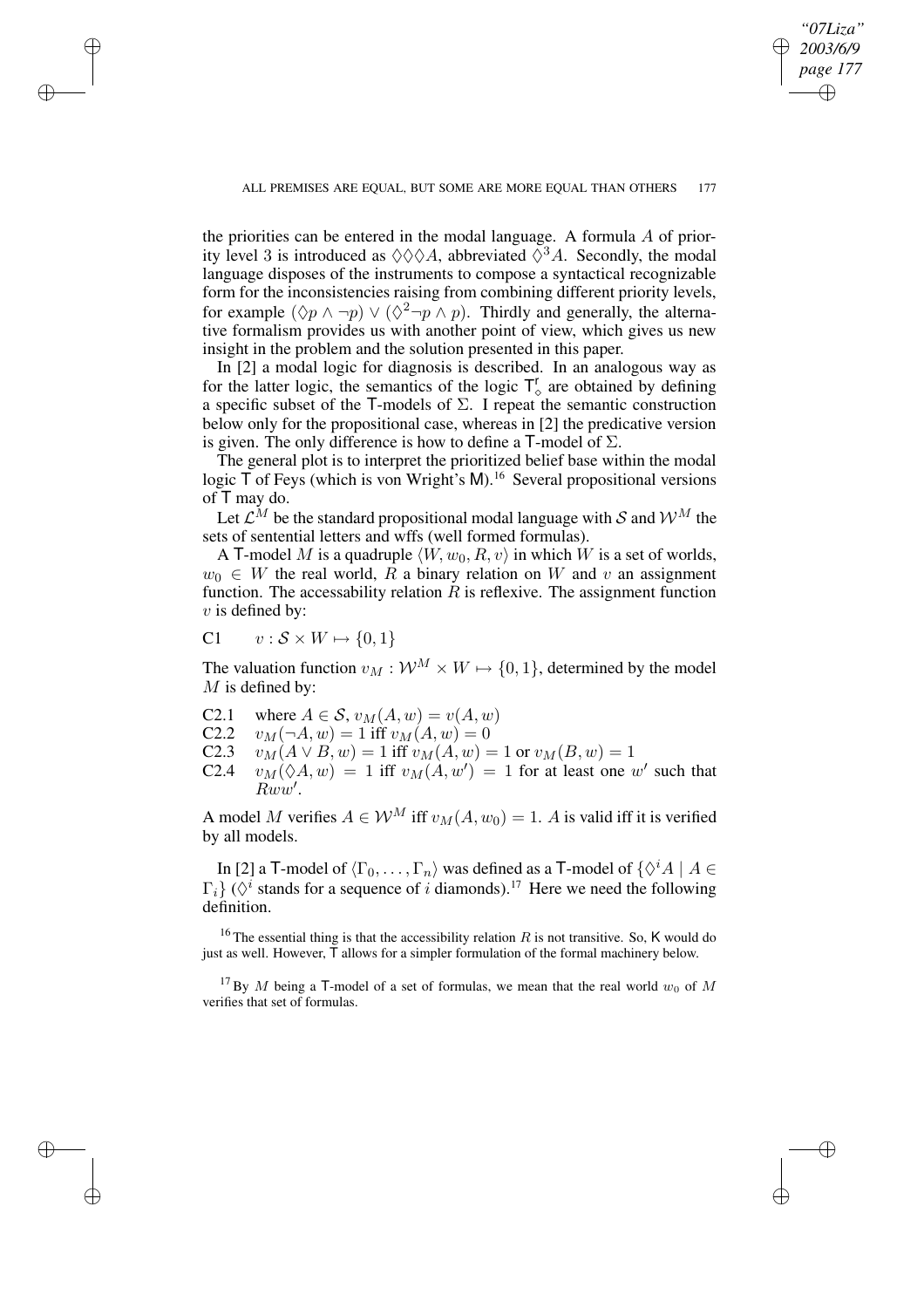✐

### 178 LIZA VERHOEVEN

*Definition 16*: *A*  $\mathsf{T}\text{-}$ *model of*  $\langle \Gamma_1, \ldots, \Gamma_n \rangle$  *is a*  $\mathsf{T}\text{-}$ *model of*  $\{\Diamond^i A \mid \Gamma_i \vdash_{\mathsf{CL}}\}$ A}*.*

This is the only modification that is needed. An extra restriction on the belief base has to be imposed here: the  $\Gamma_i$  should be consistent themselves, otherwise there would be no models for such  $\Sigma$ .

Abnormalities of a model and the hereupon based selection of models are defined in exactly the same way. Let  $\mathcal{F}^{\hat{p}}$  be the set of primitive formulas (sentential letters), and let  $\mathcal{F}^a$  be the set of atoms (primitive formulas and their negations). An abnormality is a formula of the form  $\Diamond^i A \land \neg A$ , where  $A \in \mathcal{F}^{\alpha}$ . For the semantics, for each T-model M of  $\Sigma = \langle \Gamma_1, \dots \Gamma_n \rangle$ , a set of abnormal parts is defined (where  $1 \leq i \leq n$ ):

*Definition* 17:  $Ab^{i}(M) =_{df} \{A \in \mathcal{F}^{a} \mid v_{M}(\Diamond^{i} A \land \neg A, w_{0}) = 1\}$ 

The adaptive models of  $\Sigma$  are obtained by making a selection of its Tmodels, first with respect to the sets  $Ab^1(M)$ , next with respect to the sets  $Ab<sup>2</sup>(M)$ , etc. In fact, disjunctions of abnormalities are needed. It turns out that the attention may be restricted to disjunctions of formulas of the form  $\Diamond^i A \wedge \neg A$ , with the same i in each disjunct and  $A \in \mathcal{F}^a$ . By  $Dab^i(\Delta)$ , the disjunction  $\bigvee \{ \Diamond^i A \land \neg A \mid A \in \Delta \}$  is denoted.  $Dab^i(\Delta)$  is said to be a  $Dab^i$ -consequence of  $\Sigma$  iff all T-models of  $\Sigma$  verify  $Dab^i(\Delta)$ . A  $Dab^i$ consequence  $\hat{D}ab^i(\Delta)$  of  $\Sigma$  is called minimal iff there is no  $\Delta' \subset \Delta$  such that  $Dab^i(\Delta')$  is a  $Dab^i$ -consequence of  $\Sigma$ .

The  $\mathsf{T}_{\diamond}^{\mathsf{r}}$ -models of  $\Sigma$  are the  $\mathsf{T}$ -models of  $\Sigma$  in which only unreliable formulas behave abnormally. The sets of unreliable formulas are defined with respect to the minimal  $Dab^i$ -consequences ( $1 \le i \le n$ ) of  $\Sigma$ :

 $U^i(\Sigma) =_{df} \bigcup \{ \Delta \mid Dab^i(\Delta) \text{ is a minimal } Dab^i\text{-consequence of } \Sigma \}$ 

Let  $M_{\Sigma}$  be the set of all T-models of  $\Sigma$ . The  $T_{\circ}^r$ -models of  $\Sigma$  are obtained by defining *n* selections of  $M_{\Sigma}$  as follows:

$$
\sigma^0({\mathcal M}_\Sigma)=_{df} {\mathcal M}_\Sigma,
$$

$$
\sigma^i(\mathcal{M}_{\Sigma}) =_{df} \{ M \in \sigma^{i-1}(\mathcal{M}_{\Sigma}) \mid Ab^i(M) \subseteq U^i(\Sigma) \}.
$$

The  $T_{\circ}^r$ -models of  $\Sigma$  are the members of  $\sigma^n(\mathcal{M}_{\Sigma})$ . It is possible to characterize them directly as follows:

$$
M\in \mathcal{M}_{\Sigma} \text{ is a } \mathsf{T}_{\Diamond}^{\mathsf{r}}\text{-model of } \Sigma \text{ iff } Ab^{i}(M)\subseteq U^{i}(\Sigma) \text{ for } 1\leq i\leq n\,.
$$

✐

✐

✐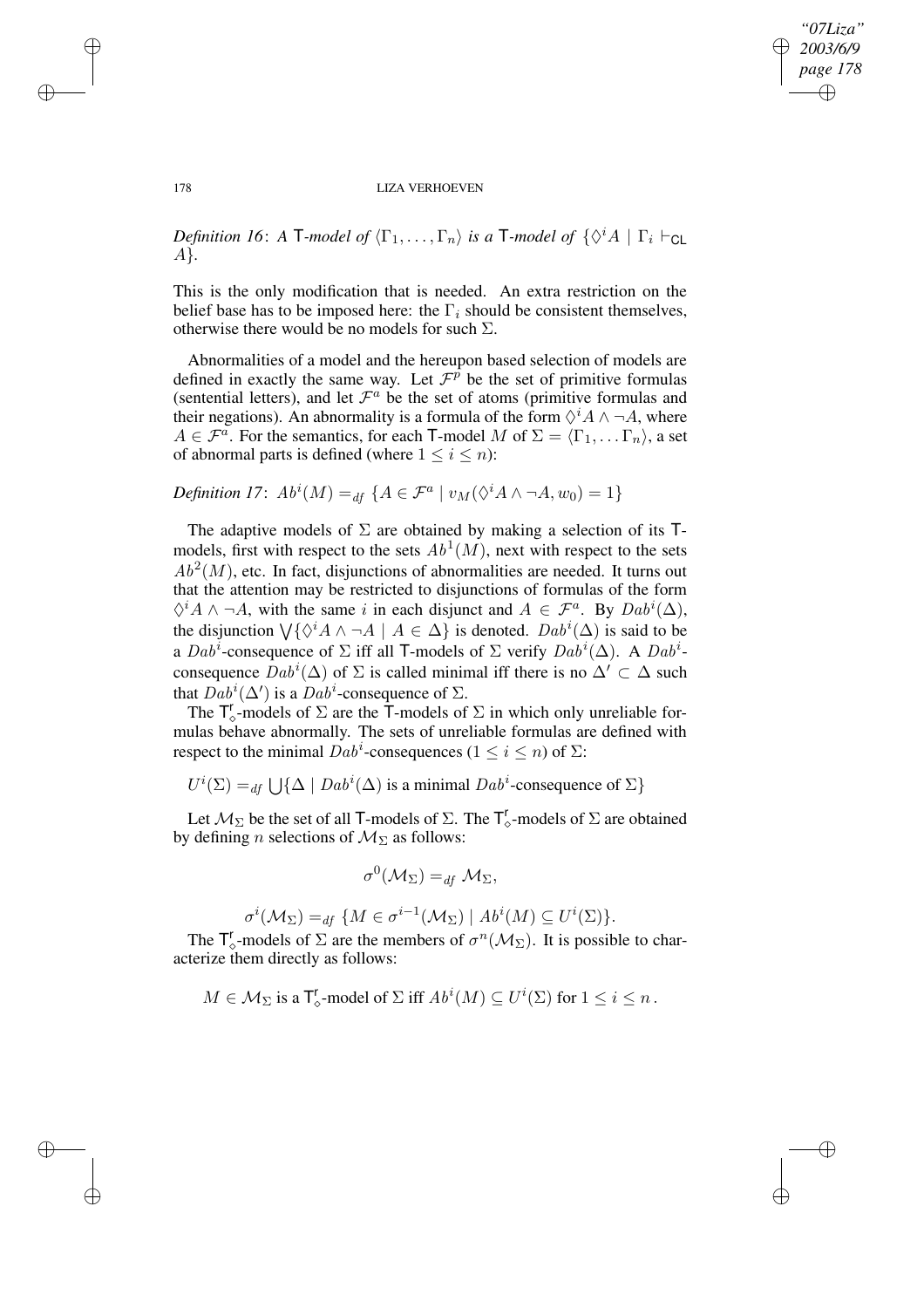"07Liza" 2003/6/9 page 179 ✐ ✐

✐

✐

ALL PREMISES ARE EQUAL, BUT SOME ARE MORE EQUAL THAN OTHERS 179

*Definition* 18:  $\Sigma \models_{\mathsf{T}^r} A \text{ iff } \Sigma \models_{\mathsf{T}^r_\diamond} A \text{ and } A \in \mathcal{W}$ .

7.2. *The Proof Theory of*  $\mathsf{T}_{\diamond}^{\mathsf{r}}$  *and*  $\mathsf{T}^{\mathsf{r}}$ 

The only modification to obtain the generic rules that govern the dynamic proofs from  $\Sigma = \langle \Gamma_1, \ldots, \Gamma_n \rangle$  is the broadening of the condition for writing down premises from  $A \in \Gamma_i$  to  $\Gamma_i \vdash_{\mathsf{CL}} A$ .

PREM If  $\Gamma_i \vdash_{\text{CL}} A$ , then one may add a line consisting of

- (i) the appropriate line number,
- (ii)  $\Diamond^i A$ ,
- $(iii)$  –,

✐

✐

✐

✐

- (iv) Prem, and
- $(v)$   $\emptyset$ .
- RU If  $B_1, \ldots, B_m \vdash_{\mathsf{T}} A$  and  $B_1, \ldots, B_m$  occur in the proof with the conditions  $\Delta^1, \ldots \Delta^m$  respectively,<sup>18</sup> then one may add a line consisting of
	- (i) the appropriate line number,
	- $(ii)$   $A$ .
	- (iii) the line numbers of the  $B_i$ ,
	- (iv) RU, and
	- $(v)$   $\Delta^1 \cup ... \cup \Delta^m$ .

RC If  $B_1, \ldots, B_m \vdash_{\mathsf{T}} A \vee Dab^k(\Theta)$  and  $B_1, \ldots, B_m$  occur in the proof with the conditions  $\Delta^1, \ldots \Delta^m$  respectively, then one may add a line consisting of

- (i) the appropriate line number,
- $(ii)$   $A$ ,
- (iii) the line numbers of the  $B_i$ ,
- (iv) RC, and
- (v)  $\{\Diamond^k A \mid A \in \Theta\} \cup \Delta^1 \cup ... \cup \Delta^m.$

It is obvious in view of the rules that A is derivable in a proof from  $\Sigma$  on the condition  $\Delta$  for which the maximum of the diamonds of its elements is i iff  $A \vee Dab^i(\Delta)$  is T-derivable from  $\Sigma$ .

While the selection of models proceeds in terms of the minimal  $Dab^i$ consequences of  $\Sigma$ , the marking definitions proceed in terms of the minimal  $Dab^i$ -formulas that have been derived in the proof (at that stage).  $Dab^i(\Delta)$ is a minimal  $Dab^i$ -formula at a stage iff, at that stage, it has been derived on

<sup>18</sup> If  $\Delta^{i} = \emptyset$ , we consider it to have 0 as the maximum of the diamonds of its elements.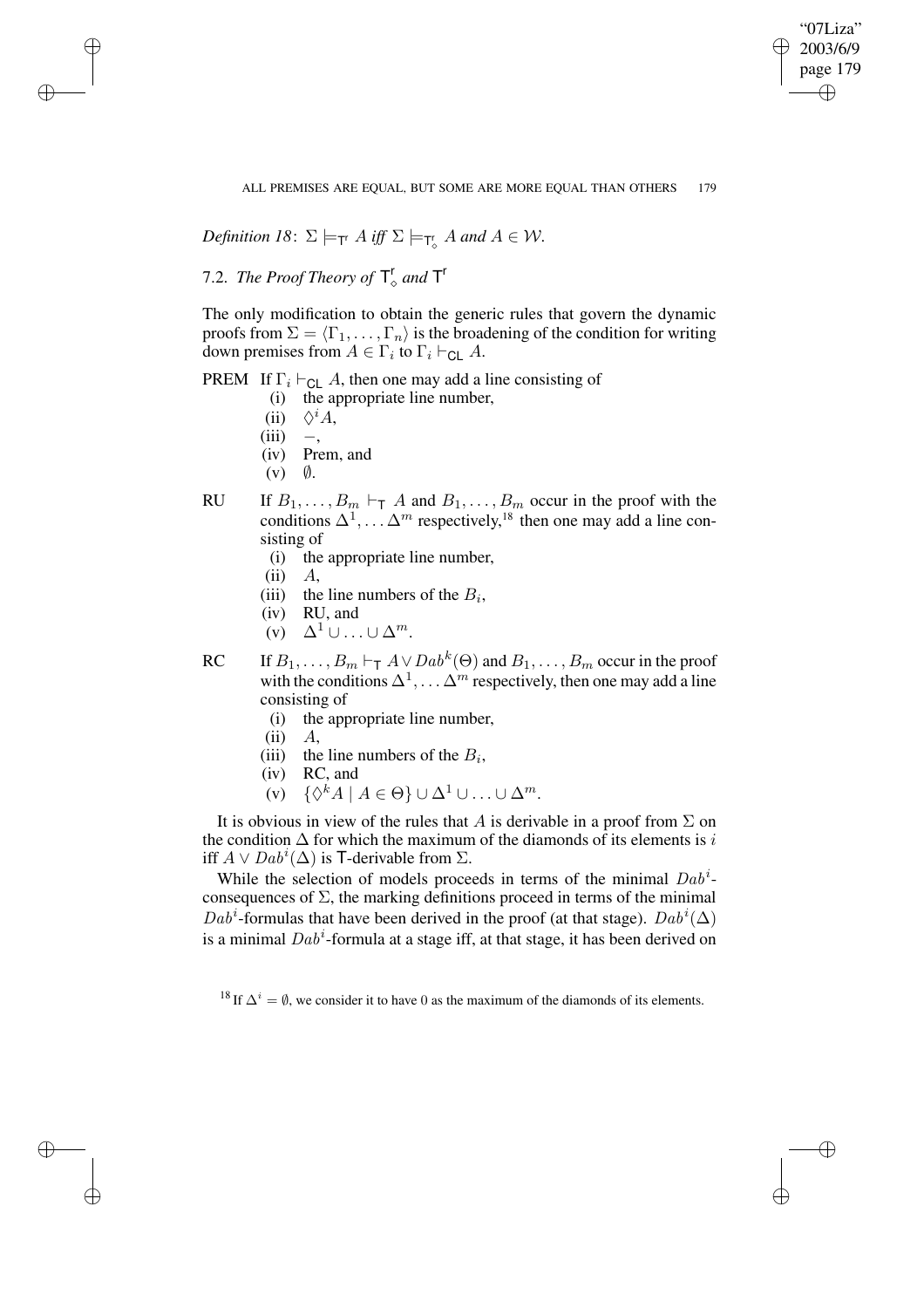## *"07Liza" 2003/6/9 page 180* ✐ ✐

 $\oplus$ 

✐

### 180 LIZA VERHOEVEN

the condition  $\emptyset$  and  $Dab^i(\Theta)$  has not been derived on the condition  $\emptyset$  for any Θ ⊂ ∆.

From the set of minimal  $Dab^i$ -formulas at stage s, one defines  $U_s^i(\Sigma)$  in the same way as  $U^i(\Sigma)$  was defined from the minimal  $Dab^i$ -consequences of Σ. Next, the marked lines are defined (for each stage).

Definition 19: Marking for  $\mathsf{T}_\diamond^{\mathsf{r}}$ : Line  $i$  is marked at stage  $s$  iff, for some  $\Diamond^j A$ *in its fifth element,*  $A \in U_s^j(\Sigma)$ .

 $Definition$   $20:$   $\Sigma$   $\vdash_{\mathsf{T}_{\diamond}^{\mathsf{r}}} A$  *iff*  $A$  *is finally derived in a proof of the format described above.*

*Definition* 21:  $\Sigma \vdash_{\mathsf{T}^r} A$  *iff*  $\Sigma \vdash_{\mathsf{T}^r_{\diamond}} A$  *and*  $A \in \mathcal{W}$ *.* 

7.3. *An Example*

$$
\Sigma = \langle \{u, u \supset \neg p\}, \{r \supset \neg s\}, \{(p \land q) \lor s\}, \{r, r \supset t\} \rangle
$$

| $\mathbf{1}$ | $\Diamond^1 u$                                                 |                | Prem<br>Ø                                                                  |
|--------------|----------------------------------------------------------------|----------------|----------------------------------------------------------------------------|
|              | 2 $\Diamond^1 \neg p$                                          |                | Prem<br>- 0                                                                |
|              | 3 $\Diamond^2(r \supset \neg s)$                               |                | Prem<br>0                                                                  |
|              | 4 $\diamondsuit^3((p \wedge q) \vee s)$<br>5 $\diamondsuit^4r$ |                | Prem<br>Ø                                                                  |
|              |                                                                |                | Prem<br>Ø                                                                  |
| 6            | $\Diamond^4 t$                                                 |                | Prem<br>- 0                                                                |
| $7\degree$   | u                                                              |                | RC $\{\lozenge^1 u\}$                                                      |
|              | 8 $\neg p$                                                     | $\overline{2}$ | RC $\{\Diamond^1 \neg p\}$                                                 |
|              | 9 $r \supset \neg s$                                           | 3 <sup>1</sup> | RC $\{\Diamond^2 \neg r, \Diamond^2 \neg s\}$                              |
|              | 10 $(p \wedge q) \vee s$                                       | $\overline{4}$ | RC $\{\Diamond^3 p, \Diamond^3 q, \Diamond^3 s\}$                          |
| 11           | $\mathcal{S}_{\mathcal{S}}$                                    | 8, 10          | <b>RU</b> $\{\Diamond^1\neg p, \Diamond^3 p, \Diamond^3 q, \Diamond^3 s\}$ |
| 12 $\neg r$  |                                                                | 9, 11          | RU $\{\Diamond^2 \neg r, \Diamond^2 \neg s, \Diamond^1 \neg p,$            |
|              |                                                                |                | $\Diamond^3 p, \Diamond^3 q, \Diamond^3 s$                                 |
| 13           | r                                                              | 5              | RC $\{\lozenge^4 r\}$                                                      |
|              | 14 $Dab^4(\{\neg p, p, s, \neg s, \neg r, r\})$ 2, 3, 4, 5 RU  |                |                                                                            |
| 15~t         |                                                                | 6              | $\{\Diamond^4 t\}$<br>RC                                                   |
|              |                                                                |                |                                                                            |

No other minimal *Dab*-formulas are derivable, only  $U_{15}^4(\Sigma) \neq \emptyset$ , namely,  $U_{15}^{4}(\Sigma) = \{-p, p, s, \neg s, \neg r, r\}$ . All lines that have a fifth element composed of four diamonds and an element of this set, are marked.

✐

✐

✐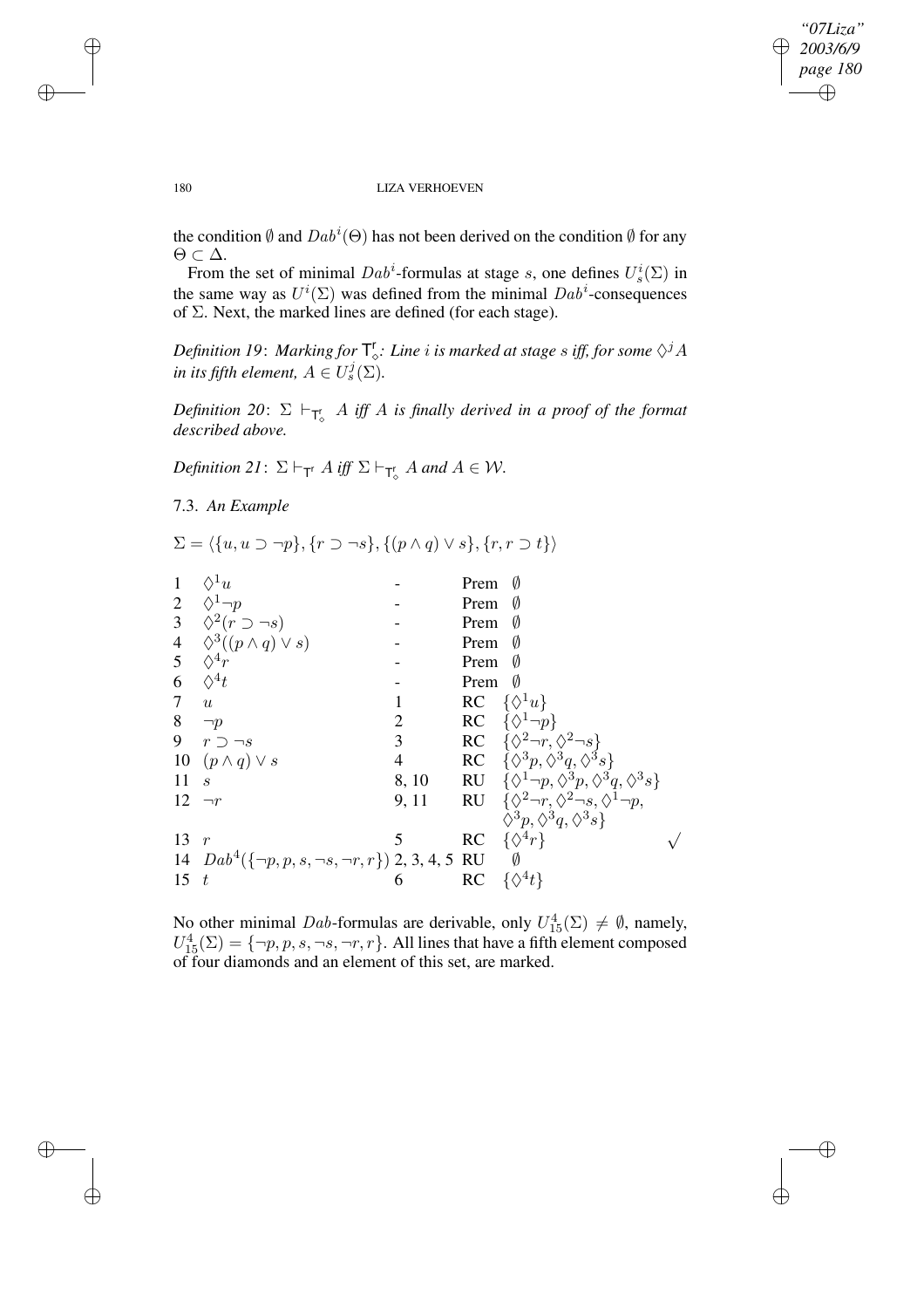✐

# 8. *The relation between*  $T_c^r$  and PCOM<sup>r</sup>

✐

✐

✐

✐

# 8.1. *The equivalence of*  $T^r$  *and* PCOM<sup>r</sup>

*Lemma* 3: For  $A \in W$  *whose conjunctive normal form does not contain a tautology as a subformula*,  $\vdash_{\mathsf{T}} (\Diamond^i A \supset A) \vee Dab^i(\Theta)$  *holds* where  $\Theta =$  $\{C \mid C \in At(B), B \sqsubset A\}$  *and there is no*  $\Theta' \subset \Theta$  *such that*  $\vdash_{\mathsf{T}} (\Diamond^i A \supset$  $\widetilde{A}$ )  $\vee$   $Dab^i(\Theta')$ .

*Proof.* It is easy to verify that  $\Diamond(A_1 \lor A_2) \vdash_{\mathsf{T}} (A_1 \lor A_2) \lor (\Diamond A_1 \land \neg A_1) \lor$  $(\Diamond A_2 \land \neg A_2)$ , while  $\Diamond (A_1 \lor A_2) \nvdash_{\mathsf{T}} (A_1 \lor A_2) \lor (\Diamond A_1 \land \neg A_1)$  and  $\Diamond (A_1 \lor A_2)$  $A_2$ )  $V_T$   $(A_1 \vee A_2) \vee (\lozenge A_2 \wedge \neg A_2)$ , and that  $\lozenge (A_1 \wedge A_2) \vdash_T (A_1 \wedge A_2) \vee$  $(\sqrt{A_1} \wedge \neg A_1) \vee (\sqrt{A_2} \wedge \neg A_2)$ , while  $\sqrt{(A_1 \wedge A_2)} \vee \tau (A_1 \wedge A_2) \vee (\sqrt{A_1} \wedge \neg A_1)$ and  $\Diamond(A_1 \land A_2) \nvdash_{\mathsf{T}} (A_1 \land A_2) \lor (\Diamond A_2 \land \neg A_2)$ . Putting A in conjunctive normal form and applying the above properties gives the desired result.  $\blacksquare$ 

*Lemma* 4: *If*  $\langle \Gamma_1, \Gamma_2 \rangle \vdash_T Dab^2(\Theta)$ *, with*  $\Theta$  *minimal, then for*  $\Delta = \{A \mid B \}$  $A \in R_2(\Sigma)$ ,  $At(A) \subseteq \Theta$ ,  $\Gamma_1 \vdash_{\mathsf{CL}} \vee \neg(\Delta)$ *, with*  $\Delta$  *minimal.*<sup>19</sup>

*Proof.* Suppose  $\langle \Gamma_1, \Gamma_2 \rangle \vdash_T Dab^2(\Theta)$ , to simplify this we can take the minimal needed elements  $e_1, \ldots, e_k$  of  $R_1(\Sigma)$  and  $e'_1, \ldots, e'_l$  $_{l}^{\prime}$  of  $R_{2}(\Sigma)$  such that

$$
\Diamond e_1, \ldots, \Diamond e_k, \Diamond^2 e'_1, \ldots, \Diamond^2 e'_l \vdash_{\mathsf{T}} Dab^2(\Theta).
$$

From the minimality of  $\Theta$  it follows that the atoms of  $\Theta$  occur in pairs of a primitive formula and its negation. The consistency of  $\Gamma_1$  and of  $\Gamma_2$  and the minimality of the chosen elements of  $R_1(\Sigma)$  and  $R_2(\Sigma)$  imply that no elements of the same pair are both disjuncts of elements of  $R_1(\Sigma)$ , respectively  $R_2(\Sigma)$ . We also know that

$$
\Diamond e_1,\ldots,\Diamond e_k,\Diamond^2e'_1,\ldots,\Diamond^2e'_l\vdash_{\mathsf{Triv}}\mathit{Dab}^2(\Theta),
$$

and hence that

$$
e_1,\ldots,e_k,e'_1,\ldots,e'_l\vdash_{\mathsf{CL}}\bot.
$$

The deduction theorem gives us that

$$
e_1,\ldots,e_k\vdash_{\mathsf{CL}}(e'_1\wedge\ldots\wedge e'_l)\supset\bot,
$$

or equivalently

$$
e_1,\ldots,e_k \vdash_{\text{CL}} \neg e_1' \lor \ldots \lor \neg e_l'.
$$

<sup>19</sup> By  $\Theta$  and  $\Delta$  minimal we mean that for no proper subset the respective formulas hold.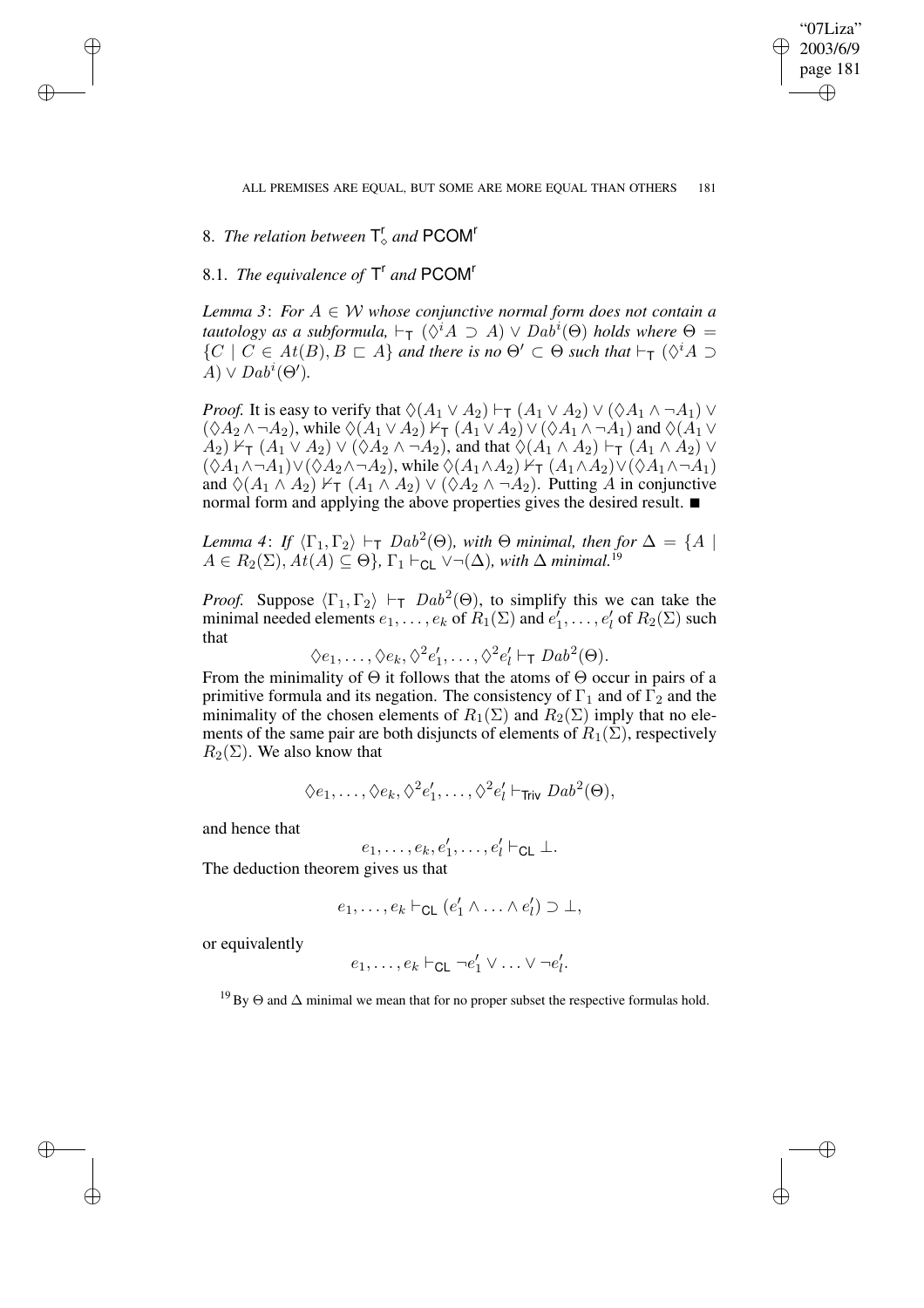✐

### 182 LIZA VERHOEVEN

From the minimality of  $\{e'_1, \ldots, e'_l\}$  $\mathcal{H}_l$  and the structure of  $R_2(\Sigma)$ , we know that  $\{e'_1, \ldots, e'_l\}$  $\mathcal{H}_l = \{ A \mid A \in R_2(\Sigma), At(A) \subseteq \Theta \}.$  The minimality of the set  $\Delta$  follows from the minimality of  $\Theta$  and of the subset  $\{e'_1, \ldots, e'_l\}$  $\binom{l}{l}$  of  $R_2(\Sigma)$ .  $\blacksquare$ 

*Lemma* 5: *For*  $A \in W$  *and*  $\Gamma_1$ ,  $\Gamma_2$  *consistent*,  $\langle \Gamma_1, \Gamma_2 \rangle \vdash_{PCOM^r} A$  *iff*  $\langle \Gamma_1, \Gamma_2 \rangle \vdash_{\mathsf{T}^\mathsf{T}} A$ .

*Proof.* For the first direction, suppose we have a proof in which A is finally derived on condition  $\Delta$ . We can assume that the following lines occur in the proof, not necessarily successively:

k  $B_1$  - RC  $\Delta_1 = {\{\langle \overline{C}, 1 \rangle | C \sqsubset B_1 \}}$  $B_2$  - RC  $\Delta_2 = {\langle \langle \overline{C}, 2 \rangle | C \sqsubset B_2 \}$ m A k, l RU  $\Delta_1 \cup \Delta_2 = \Delta$ 

From Lemma 2 we know that for all  $\langle C, j \rangle \in \Delta$ ,  $C \in \tilde{R}_1(\Sigma) \cup \tilde{R}_2(\Sigma)$ . In a  $T_{\diamond}^r$ -proof from  $\langle \Gamma_1, \Gamma_2 \rangle$ , we can introduce the following lines, relying on Lemma 3:

|          | a $\Diamond B_1$                             | Prem $\emptyset$ |                                                                                          |
|----------|----------------------------------------------|------------------|------------------------------------------------------------------------------------------|
|          | b $\Diamond^2 B_2$<br>and the company of the | Prem $\emptyset$ |                                                                                          |
|          | c $B_1 \vee Dab^1(\Theta^1)$ a RU            |                  |                                                                                          |
|          | d $B_2 \vee Da b^2(\Theta^2)$ b RU           |                  |                                                                                          |
|          | $e$ $B_1$                                    |                  | c RC $\{\Diamond^1 A \mid A \in \Theta^1\}$                                              |
|          | f $B_2$                                      |                  | d RC $\{\Diamond^2 A \mid A \in \Theta^2\}$                                              |
| $g \t A$ |                                              |                  | c, d RU $\{\lozenge^1 A \mid A \in \Theta^1\} \cup \{\lozenge^2 A \mid A \in \Theta^2\}$ |

for the respective  $\Theta^1$  and  $\Theta^2$  (see Lemma 3). Suppose line g is not finally derived. There must be a  $\Theta'$ , such that  $\langle \Gamma_1, \Gamma_2 \rangle \vdash_{\top} Dab^2(\Theta')$ ,  $\Theta'$  minimal and  $\Theta' \cap \Theta^2 \neq \emptyset$ . From Lemma 4 it then follows that we have a  $\Delta'$ , such that  $\Gamma_1 \vdash_{CL}$   $Don(\Delta'), \Delta'$  minimal and  $\Delta' \cap \Delta_2 \neq \emptyset$ . The latter means that line  $m$  can not be finally derived in the PCOM<sup>r</sup>-proof, a contradiction.

For the other direction, an analogous construction is possible, the only additional difficulty in that construction is that all relevant information should be introduced by RC and the needed irrelevant information by RU.  $\blacksquare$ 

*Theorem* 2: *If all*  $\Gamma_i$  *are consistent,*  $\Sigma \vdash_{\mathsf{PCOM}^r} A$  *iff*  $\Sigma \vdash_{\mathsf{T}^r} A$ *.* 

*Proof.* This follows immediately by successively applying Lemma 5.  $\blacksquare$ 

✐

✐

✐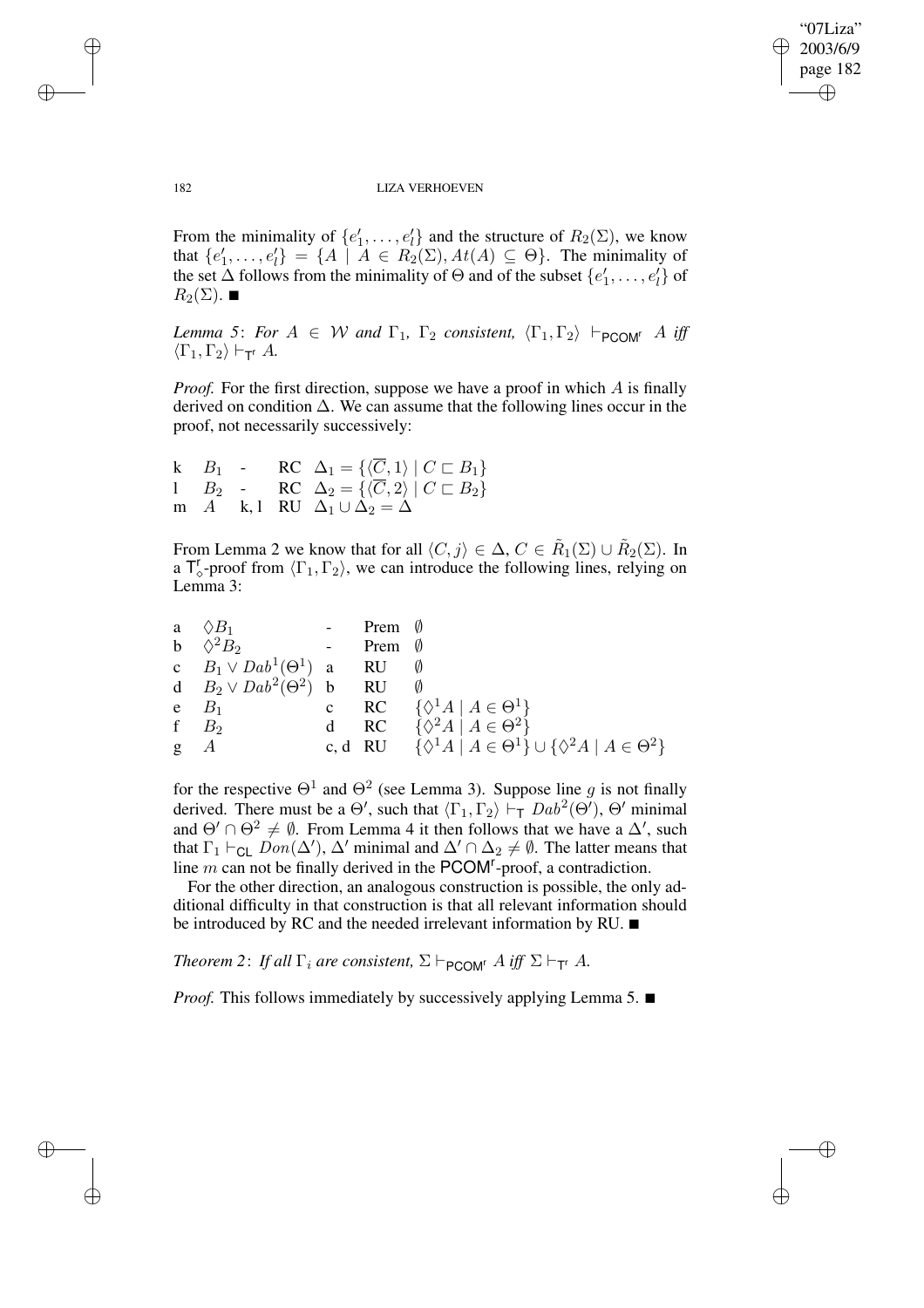ALL PREMISES ARE EQUAL, BUT SOME ARE MORE EQUAL THAN OTHERS 183

*"07Liza" 2003/6/9 page 183*

✐

✐

✐

✐

# 8.2. *The difference between*  $\mathsf{T}_{\diamond}^{\mathsf{r}}$  and PCOM<sup>r</sup>

✐

✐

✐

✐

Though the consequence sets of both logics restricted to  $W$  are the same for a given  $\Sigma$  containing only consistent  $\Gamma_i$ , there are some fundamental differences, apart from the fact that there is not (yet) a predicative generalization of PCOM<sup>r</sup> available.

The language of  $T_{\circ}^r$  is much more expressive. Firstly the priorities can be expressed in the language itself, namely, by a sequence of  $\Diamond$ . In PCOM<sup>t</sup> on the other hand, only indices that implicitly refer to sets can indicate the priority. Secondly, the abnormalities can be expressed in the modal language itself, namely, by their syntactical form  $\Diamond^i A \land \neg A$ . The situation is different in PCOM<sup>r</sup>; again sets are needed with respect to which abnormalities can be defined, i.e., the sets  $R_i(\Sigma)$ .

On the other hand, the action of PCOM<sup>r</sup> is more complete. It takes into account the context in which the atoms occur, that is the minimal disjunctions in the consequences of a belief level to which they belong. Because for the reliability strategy, the unreliability of a disjunction of atoms in PCOM<sup>r</sup> corresponds to the unreliabilities of the individual atoms in  $T_{\diamond}^{r}$  and vice versa (see Lemma 4), and because they have similar implications in the respective systems (see Lemma 5), the effects of this more complete action do not manifest in the results, only in the interpretation. That is not the case for the minimal abnormality strategy, as we will see in Section 10.

# 9. *The Minimal Abnormality Strategy*

Another frequently used adaptive strategy is the minimal abnormality strategy. For this strategy it is more clarifying to look at the semantics. Because of its greater transparency and also because we have already given the proof theories for the reliability strategies, we restrict ourselves to the semantic definitions.

In this case it could be defined in two different ways, one that considers abnormalities with respect to elements of the set  $R_i(\Sigma)$  and one that considers abnormalities with respect to atoms, as was done in the modal version. They do not both give the same results. First we give the semantics of the one that coincides with the strengthened Procedure from Section 2.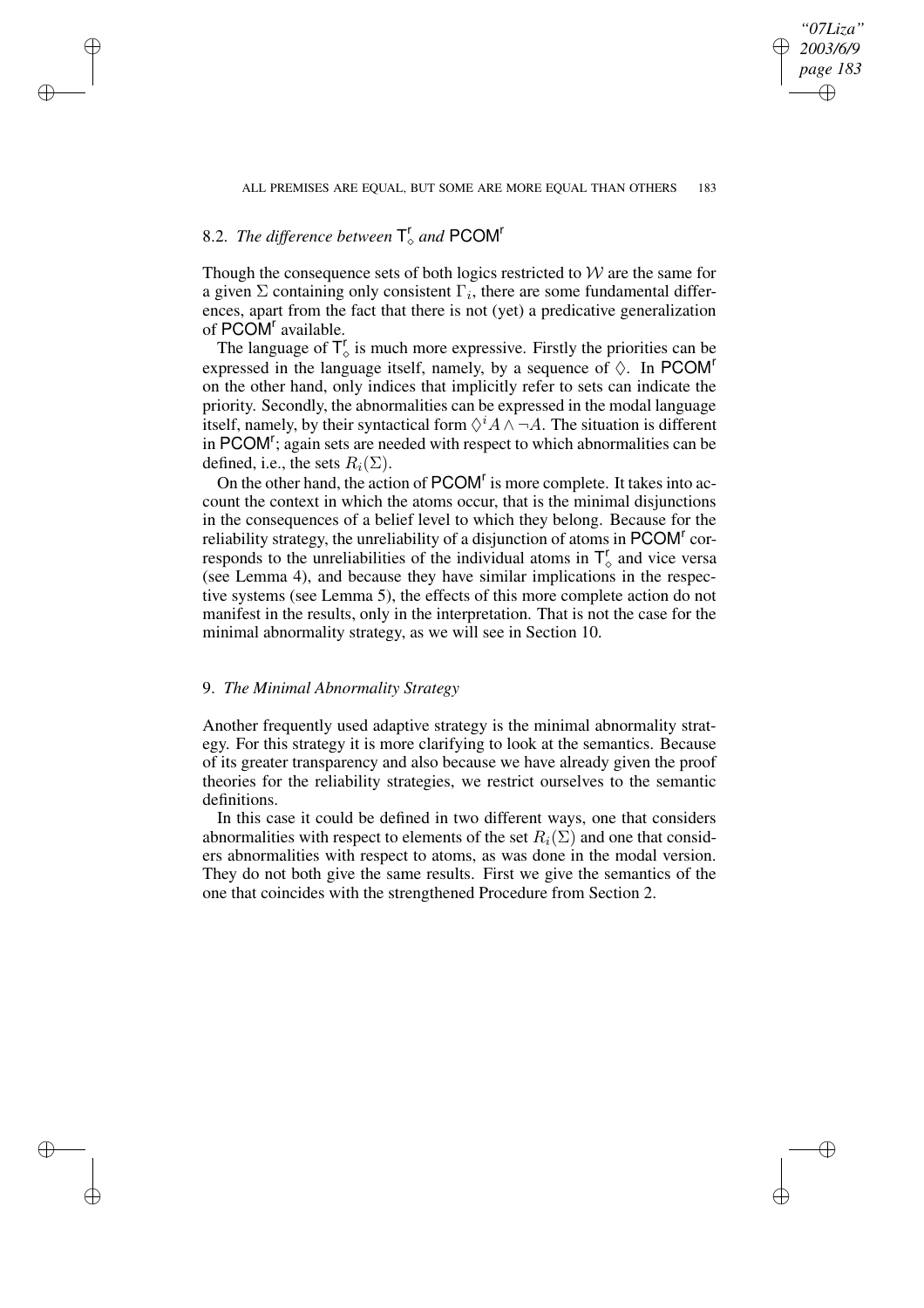✐

### 184 LIZA VERHOEVEN

# 9.1. *The Semantics of an Adaptive Logic for Minimal Abnormality based Prioritized Compatibility*

The semantic translation of the strengthened Procedure from Section 2 is straightforward. We can define for each level  $i$  a family of  $CL_i$ -models that selects the  $\tilde{R}_i^s(\Sigma)$ .

*Definition* 22: *A* CL<sub>i</sub>-model of  $\Sigma$  *is a* CL-model of  $P_{i-1}(\Sigma)$  that verifies a *maximal consistent subset of*  $P_{i-1}(\Sigma) \cup R_i(\Sigma)$ .

*Definition* 23:  $\Sigma \models_{\mathsf{PCOM}} M \text{ iff } \Sigma \models_{\mathsf{CL}} A$ .

The semantic consequence relation  $\models_{\mathsf{CL}_{i}}$  can be defined without constructing the sets  $Cn_{\mathsf{CL}}(P_{i-1}(\Sigma) \cup \tilde{R}_i(\Sigma))$  explicitly, namely, by setting  $P_0(\Sigma) =$  $\overline{Cn}_{\text{CL}}(\emptyset)$  in analogy with the Procedure (or simply  $P_0(\Sigma) = \emptyset$ ), and recursively constructing  $P_i(\Sigma) = \{A \mid \Sigma \models_{\mathsf{CL}_i} A\}$ . In this way the definition is purely semantical.

The standard way to define minimal abnormality strategies is somewhat different, but easily seen to be equivalent. It focuses on the abnormalities of a model and selects those models that do not contain more abnormalities than any other model. That has to be done for each level here. The abnormalities of a model at level i are the elements of  $R_i(\Sigma)$  that are not verified in that model.

*Definition* 24:  $Ab_i(M) =_{df} \{A \in R_i(\Sigma) \mid M \nvDash A\}$ 

*Definition* 25:  $P_0(\Sigma) = Cn_{\text{Cl}}(\emptyset)$ *, and*  $P_i(\Sigma) = \{A \mid \Sigma \models_{\text{Cl}} A\}.$ 

 $Definition 26$ : *A*  $CL$ <sub>*i</sub>-model of*  $\Sigma$  *is a*  $CL$ *-model*  $M$  *of*  $P_{i-1}(\Sigma)$  *for which*</sub> *there is no* CL-*model*  $M'$  *of*  $P_{i-1}(\Sigma)$  *such that*  $Ab_i(M') \subset Ab_i(M)$ *.* 

*Definition* 27:  $\Sigma \models_{\mathsf{PCOM}} M$  *iff*  $\Sigma \models_{\mathsf{CL}_n} A$ .

9.2. *The Semantics of a Modal Adaptive Logic for Prioritized belief Sets based on Minimal Abnormality*

The only modification needed is in fact already given in this paper. Semantically, the logic  $T_c^m$  is obtained by stepwise selecting, for each consecutive i, the minimally abnormal (with respect to atoms, see Definition 17 or a copy below) models, starting with the T-models of  $\langle \Gamma_1, \ldots, \Gamma_n \rangle$ . If  $\mathcal{M}_{\Sigma}$  is again

✐

✐

✐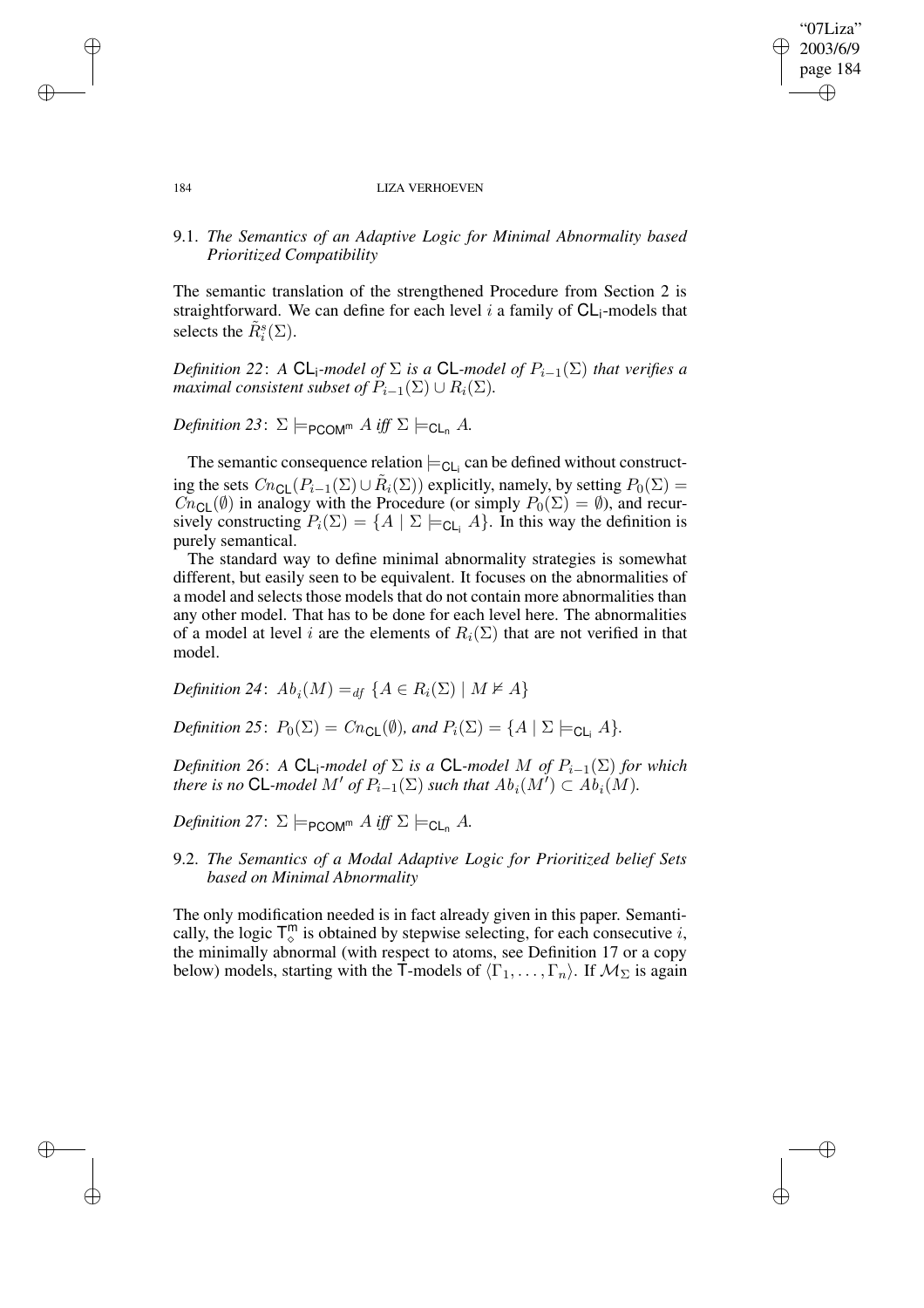✐

the set of all T-models of  $\Sigma$ , the *n* selections of  $\mathcal{M}_{\Sigma}$  are defined as follows:

$$
\sigma^0(\mathcal{M}_{\Sigma}) =_{df} \mathcal{M}_{\Sigma},
$$

$$
\sigma^{i}(\mathcal{M}_{\Sigma}) =_{df} \{ M \in \sigma^{i-1}(\mathcal{M}_{\Sigma}) \mid
$$
  
for no  $M' \in \sigma^{i-1}(\mathcal{M}_{\Sigma}), Ab^{i}(M') \subset Ab^{i}(M)\},$   
where  $Ab^{i}(M) =_{df} \{ A \in \mathcal{F}^{a} \mid v_{M}(\Diamond^{i} A \land \neg A, w_{0}) = 1 \}.$ 

The  $\mathsf{T}_{\diamond}^{\mathsf{m}}$ -models of  $\Sigma$  are the members of  $\sigma^{n}(\mathcal{M}_{\Sigma})$ .

*Definition* 28:  $\Sigma \models_{\mathsf{T}^{\mathsf{m}}} A$  *iff*  $\Sigma \models_{\mathsf{T}_\diamond^{\mathsf{m}}} A$  and  $A \in \mathcal{W}$ .

9.3. *The interpretation*

✐

✐

✐

✐

It is obvious that the minimal abnormality strategies are stronger than the reliability strategies. For the reliability strategy every atomic part, resp. atom that is involved in a cluster of abnormalities (a  $Don-$  or a  $Dab$ -formula) is rejected to be selected. Conversely, for the minimal abnormality strategy, as few as possible atomic parts, resp. atoms that are involved in a cluster of abnormalities, are rejected.

The difference between  $PCOM^{m}$  and  $T^{m}$  is that the latter is based on a selection of atoms, whereas the former is based on a selection of atomic parts, the shortest disjunctions that are consequences of the respective level. What difference does this make? In  $T_{\circ}^{m}$ , all atoms are treated equally; atoms that only occur in disjunction with other atoms in the consequences of a level are handled in exactly the same way as atoms that do occur isolated in the consequences of that level.  $PCOM^m$ , on the other hand, focusses on the shortest disjunctions of atoms in the consequences of a level and so takes into account the context in which the atoms occur. An atom — here in fact considered as a trivial disjunction — that occurs in the consequences of a level counts as much as a whole of atoms that occur in a minimal disjunction of that level.

10. *Examples*

10.1. *Example 1*

$$
\Sigma = \langle \{p\}, \{\neg p\}, \{p \supset q\} \rangle
$$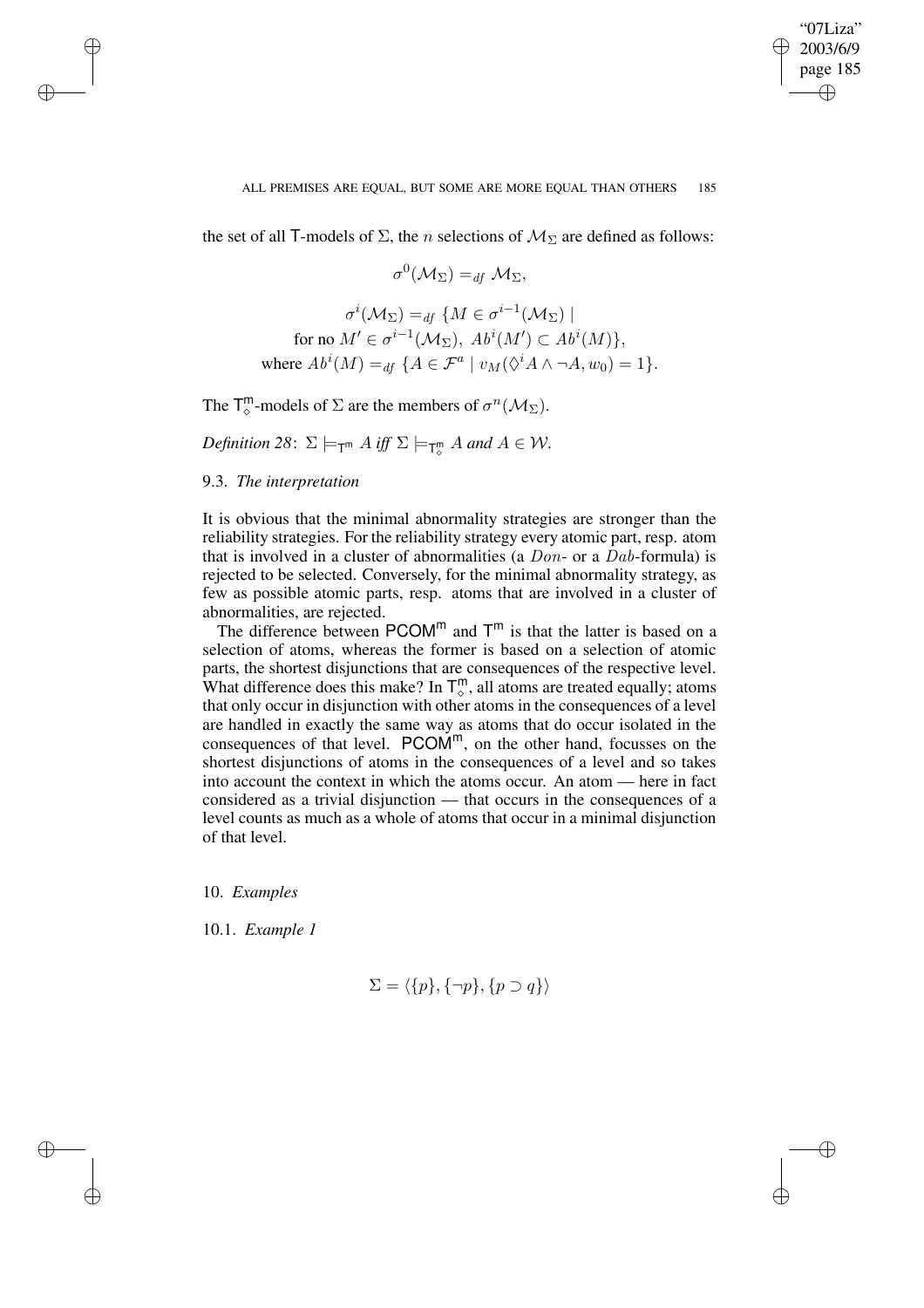✐

### 186 LIZA VERHOEVEN

It is easily seen that the essential consequences for all four logics are  $p$  and  $q$ .

10.2. *Example 2*

$$
\Sigma = \langle \{p\}, \{\neg p, p \supset q\} \rangle
$$

It is easily seen that the only essential consequence for all four logics is  $p$ . The difference between the above examples illustrates that a difference in priority ranging really makes a difference.

10.3. *Example 3*

$$
\Sigma = \langle \{\neg q \vee \neg r\}, \{q, r\} \rangle
$$

The reliability strategies only select  $\neg q \lor \neg r$ . As the atomic parts to be selected or not are atoms, the minimal abnormality strategies have the same results:  $\neg q \lor \neg r$  and  $q \lor r$ .

10.4. *Example 4*

$$
\Sigma = \langle \{p\}, \{\neg q \lor \neg r\}, \{p \supset q, r\} \rangle
$$

The reliability strategies result in p and  $\neg q \lor \neg r$ . Rather surprisingly the minimal abnormality strategies also give the same results:  $p, \neg q \lor \neg r$  and  $q \vee r$ .

10.5. *Example 5*

$$
\Sigma = \langle \{p\}, \{\neg q \lor \neg r\}, \{p \supset q, p \supset r\} \rangle
$$

The reliability strategies and the modal version of minimal abnormality result in p and  $\neg q \lor \neg r$ . Note that for  $T^m$ , this contrasts strongly with the results in the previous example, although the premises are almost the same and ask for an analogous interpretation. The procedural version of minimal abnormality gives something more: also  $q \vee r$  is a consequence. What is the matter here is that the  $\mathsf{T}_{\diamond}^{\mathsf{m}}$ -models that verify  $p, \neg q \lor \neg r$  and  $\Diamond^3 \neg p$  block

✐

✐

✐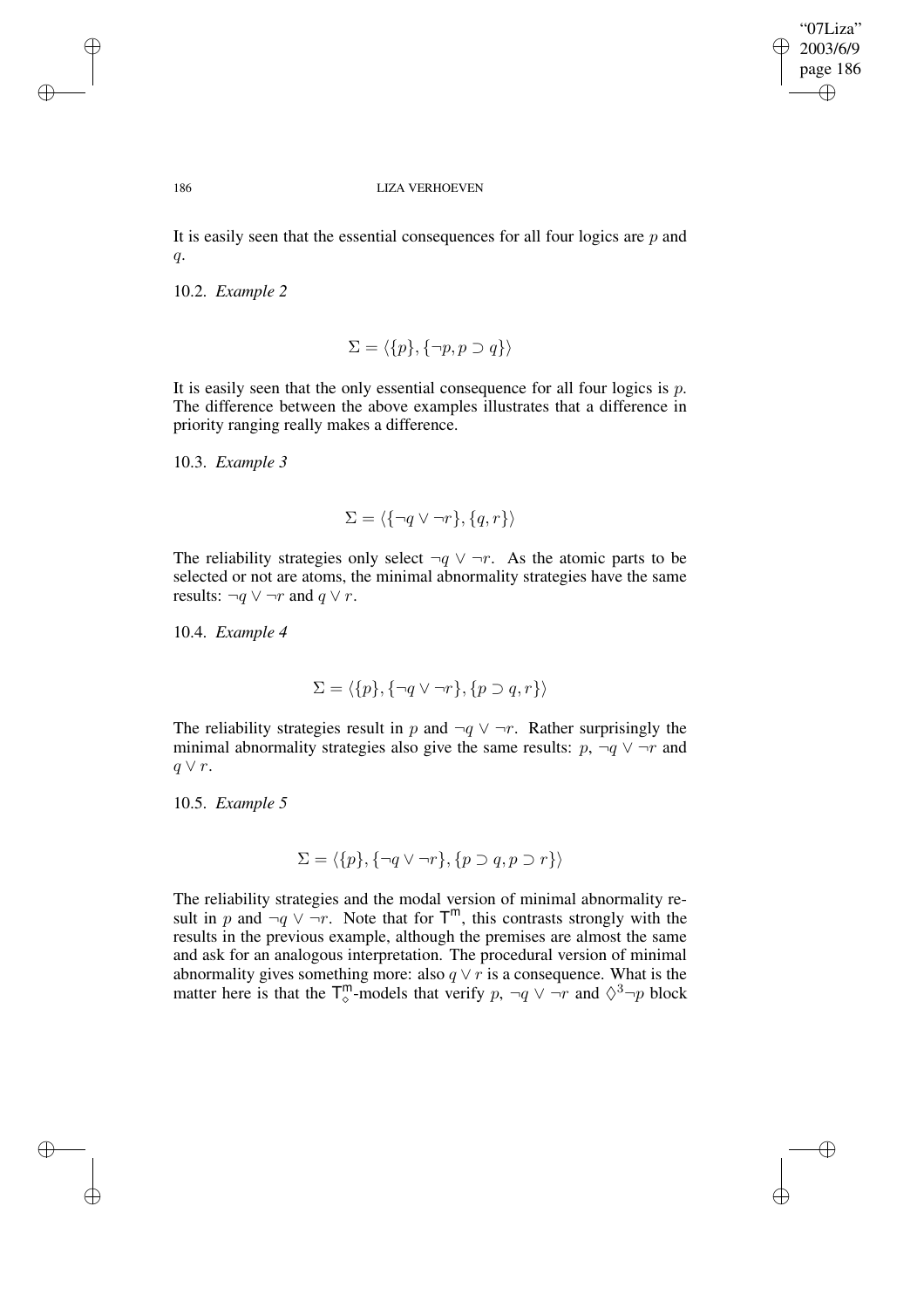✐

the information flow from  $\{p \supset q, p \supset r\}$ . This difference between the two abnormality strategies illustrates the shortcoming of the modal version.

## 11. *Conclusion*

✐

✐

✐

✐

We conclude that both approaches are useful, certainly when opposed to [5], [3], [6] and [2]. The logics presented here are more appropriate in certain contexts, namely, when the implications of the premises are of major concern and the formulation of the premises is insignificant. Both approaches presented in this paper have their advantages. The interpretation of prioritized compatibility is more complete — for the minimal abnormality strategy this leads also to more complete results — whereas the expressive power of the modal language is greater. Also both strategies are meaningful, though minimal abnormality is the strongest.

What is interesting is that the main idea, considering the consequences of the levels  $\Gamma_i$  and acting on them instead of working only with the sets  $\Gamma_i$ themselves, is in fact in a way also the step from  $\mathsf{PCOM}^r$  to  $\mathsf{PCOM}^m$ . That can be observed in Definitions 6 and 7 from Section 2.

One thing that still has to be done is the extension of prioritized compatibility to the predicative case. For the modal version it is achieved immediately by adopting the respective definitions from [2].

Another interesting extension would be a system based on a paraconsistent logic such that the inconsistent levels bring in some information instead of being ignored.

> Centre for Logic and Philosophy of Science Universiteit Gent, Belgium E-mail: Liza.Verhoeven@rug.ac.be

### **REFERENCES**

- [1] Diderik Batens. Inconsistency-adaptive logics. In Orłowska [4], pages 445–472.
- [2] Diderik Batens, Joke Meheus, Dagmar Provijn, and Liza Verhoeven. Some adaptive logics for diagnosis. *Logique et Analyse*, To appear.
- [3] Salem Benferhat, Didier Dubois, and Henri Prade. Some syntactic approaches to the handling of inconsistent knowledge bases: A comparative study. Part 2: The prioritized case. In Orłowska [4], pages 473–511.
- [4] Ewa Orłowska, editor. *Logic at Work. Essays Dedicated to the Memory of Helena Rasiowa*. Physica Verlag (Springer), Heidelberg, New York, 1999.